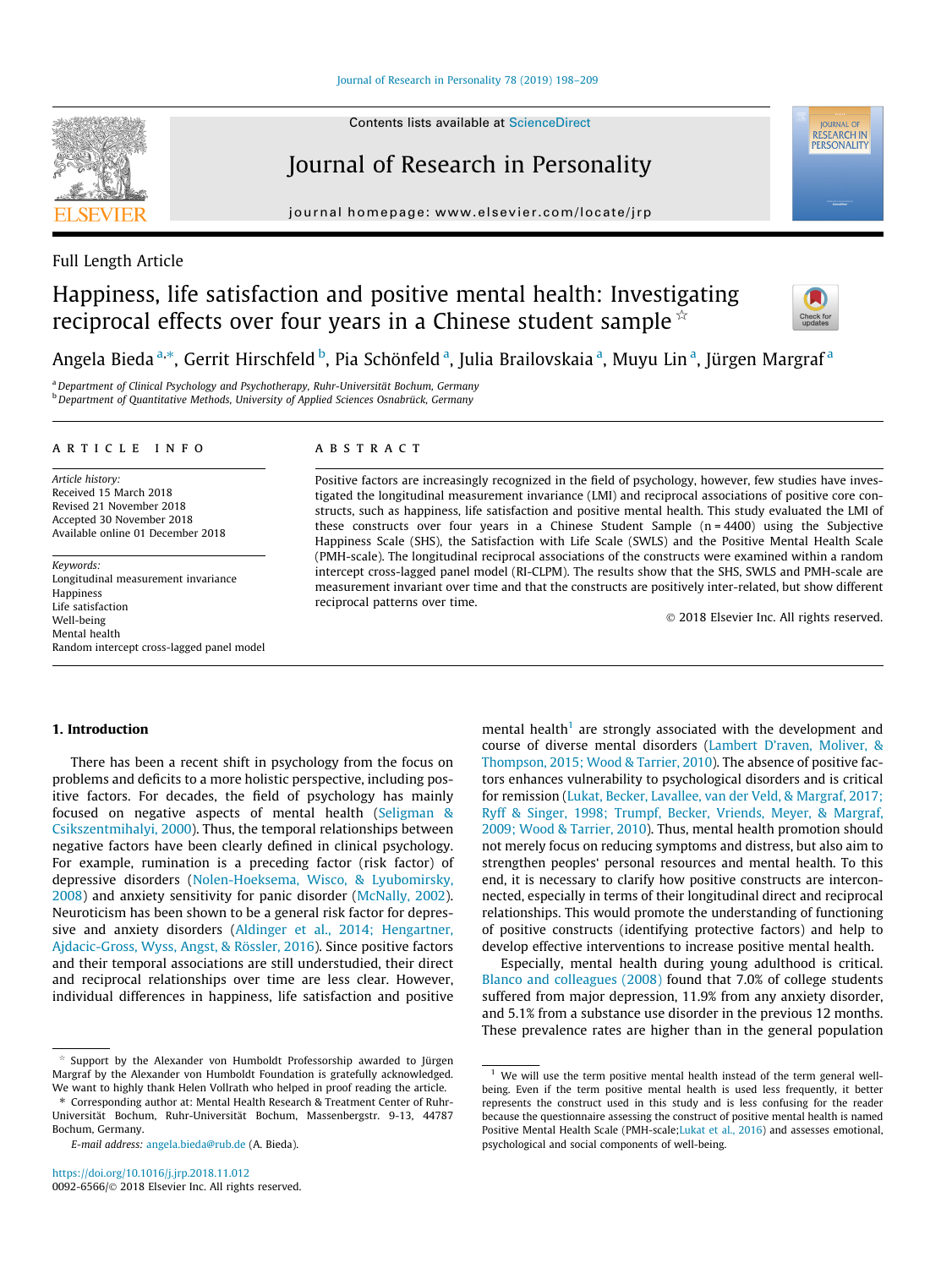([Alonso et al., 2004\)](#page-9-0). Regarding birth cohorts, psychopathology among college students increased ([Twenge et al., 2010](#page-11-0)). The burden of mental health problems in pupils and students cannot be completely reduced by diminishing the symptoms of stress, anxiety or depression, but rather by also promoting positive mental health.

## 1.1. Longitudinal measurement invariance (LMI)

An essential step before examining the influence of positive factors on mental health and mental illness and promoting mental health is to investigate the constructs themselves, for example their convergent or discriminant validity, stability over time and longitudinal measurement invariance (LMI). A construct has to be shown reliable by at least satisfying psychometric properties. The assessment of constructs is mostly based on rating scales, whose scores are added up to an overall score. Differences in sumscores over time are often taken to reflect changes in the underlying construct. LMI is a useful tool for interpreting mean differences meaningfully across different measurement points. Simply put, LMI indicates that people ascribe the same meaning to items regardless of time. If LMI of the construct is not given, this means that people change their idea of the construct and rate an item differently over time. Although mean differences of scales are generally considered meaningful, for most scales longitudinal invariance has not been tested yet. LMI is tested standardly in three steps ([Vandenberg & Lance, 2000\)](#page-11-0): Configural invariance implies that the structure of the scale is equal across time. Weak measurement invariance refers to equal item loadings across time and implies that structural relationships between latent variables can be meaningfully compared at different measurement occasions. Strong measurement invariance refers to equal intercepts across time. It enables the comparison of relationships between variables, but also comparisons of latent means on a single construct over time ([Hirschfeld & von Brachel, 2014; Meredith, 1993](#page-10-0)). Thus, strong invariance of a construct is the precondition for meaningful comparison of means across time. Another step in testing measurement invariance focuses on the level of residual invariance. If the condition of strict invariance is met, all variations across time are due only to differences in the constructs. However, strict invariance is difficult to establish and not needed for practical applications of scales and is therefore beyond the scope of the present paper.

By establishing weak LMI for all constructs, it is possible to examine the interplay and causal relationships between the constructs over time. In the following section, we describe the constructs of happiness, life satisfaction and positive mental health that are core constructs in the research of mental health. Then, we will review findings regarding their LMI and finally in terms of their longitudinal interplay.

## 1.2. Happiness, life satisfaction and positive mental health

In this study we followed the definition of happiness by [Bradburn \(1969\) and Lyubomirsky, King, and Diener \(2005\)](#page-10-0) who define happiness as the experience of more frequent positive affective states than negative ones. [Argyle, Martin, and Crossland \(1989\)](#page-9-0) expand the frequency and degree of the predominance of positive affect by considering the dimension of an average level of satisfaction over a specific period of time. Happiness is a hedonic feeling characterized by moderate levels of arousal and is often used interchangeably with joy [\(de Rivera, Possell, Verette, & Weiner, 1989;](#page-10-0) [Lazarus, 1991\)](#page-10-0). Thus, happiness is predominately affect-based but different from positive affect ([Lü, Wang, Liu, & Zhang, 2014; Singh](#page-10-0) [& Jha, 2008](#page-10-0)). [Lyubomirsky et al. \(2005\)](#page-10-0) found that happiness is positively associated with employment and quality of work, income, social relationships and mental and somatic health outcomes. Specifically, people with high levels on happiness are more relaxed, can regulate their emotions better and are more capable of facing and accepting problems ([Yiengprugsawan, Somboonsook,](#page-11-0) [Seubsman, & Sleigh, 2012](#page-11-0)). Happiness correlates negatively with anxiety, depression and rumination [\(Eldeleklioglu, 2015; Iani,](#page-10-0) [Lauriola, Layous, & Sirigatti, 2014\)](#page-10-0). Regarding stability over time, happiness is seen as a state construct with a higher temporal instability, whereas the construct satisfaction of life is considered to be more stable [\(Veenhoven, 1994\)](#page-11-0). [Kaczmarek, Bujacz and Eid](#page-10-0) [\(2015\)](#page-10-0) found happiness not to be more occasion-specific compared to life-satisfaction. However, the items measuring happiness in their study were not solely affect-based, a cognitive component was included.

Life satisfaction is defined here as an overall ''conscious cognitive judgement of one's life in which the criteria for judgment are up to the person" [\(Pavot & Diener, 1993, p. 164](#page-11-0)). Life satisfaction has an affective dimension that, however, is not identical with positive affect or happiness. Hence, life satisfaction should not be conceived as an overarching or superordinate concept of overall mental health but rather as one important aspect of positive mental health ([Kjell, Daukantaite, Hefferon, & Sikstrom, 2016\)](#page-10-0). Life satisfaction is positively associated with gratitude, social support, self-efficacy, continuous planning and consideration of future consequences ([Azizli, Atkinson, Baughman, & Giammarco, 2015; Kong, Ding, &](#page-9-0) [Zhao, 2015](#page-9-0)) and negatively associated with psychological distress, depression and anxiety ([Beutel et al., 2016; Marum, Clench-Aas,](#page-9-0) [Nes, & Raanaas, 2014\)](#page-9-0). It has been shown to be an indicator and predictor of functioning and presence of clinical symptoms and comor-bidity in college students [\(Renshaw & Cohen, 2014\)](#page-11-0). Regarding stability, between 30% and 50% of the between-person variation in life satisfaction is attributable to a stable trait factor ([Lucas &](#page-10-0) [Donnellan, 2007, 2012; Schimmack, Krause, Wagner, & Schupp,](#page-10-0) [2010; Schimmack & Lucas, 2010\)](#page-10-0). [Eid and Diener \(2004\)](#page-10-0) likewise found that 12–16% of the variance in satisfaction with life was due to occasion-specific influences, whereas 74–83% of the variance was determined by stable trait differences. However, life satisfaction is not as stable as personality factors. [Anusic and Schimmack](#page-9-0) [\(2016\)](#page-9-0) found that changing life factors had a greater influence on life satisfaction than on personality factors. This finding underlines the affective component of life satisfaction. However, in their study happiness was as stable as life satisfaction. Furthermore, happiness and life satisfaction are often linked to markedly different causes and consequences [\(Schimmack, Schupp, & Wagner, 2008\)](#page-11-0). For example, life events such as bereavement or unemployment have a stronger effect on life satisfaction than on happiness, whereas childbirth has a stronger effect on happiness ([Luhmann, Hofmann,](#page-10-0) [Eid, & Lucas, 2012\)](#page-10-0).

Positive mental health, as defined here, includes emotional and psychological components of well-being and indicates positive functioning [\(Lukat, Margraf, Lutz, van der Veld, & Becker, 2016\)](#page-10-0). While happiness and life satisfaction are often subsumed under the term subjective well-being or hedonic well-being, the psychological component of positive mental health refers to eudaimonic concepts such as self-acceptance or meaning in life. Positive mental health is often used interchangeably with satisfaction of life or quality of life. However, it is a multidimensional construct and can be regarded as a component of quality of life including constructs of happiness and life satisfaction [\(Brown, Bowling, and Flynn,](#page-10-0) [2004](#page-10-0)). Positive mental health is often tested by the tripartite model proposed by [Keyes \(2007\)](#page-10-0), which includes emotional, psychological and social aspects of well-being. However, the stability of the construct has been rarely investigated. Positive mental health and personality traits are closely related ([Steel, Schmidt, &](#page-11-0) [Shultz, 2008\)](#page-11-0). Indeed, the stability of positive mental health in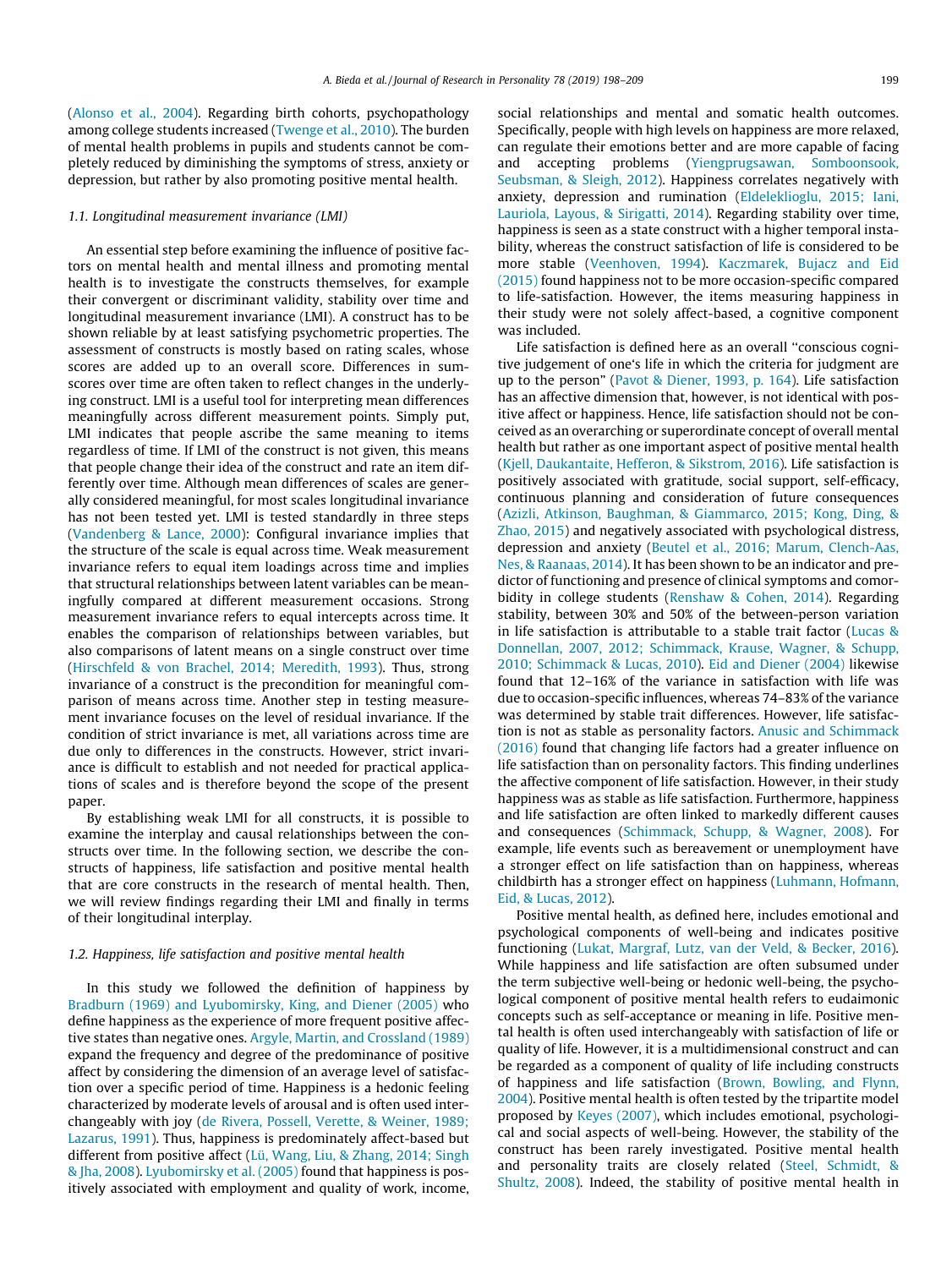middle adulthood is high ( $r_{\text{tt}}$  = 0.84; [Kokko, Korkalainen, Lyyra, &](#page-10-0) [Feldt, 2013](#page-10-0)). Similarly, it was high for a nine-month interval  $r_{\text{tt}} = 0.65 - 0.68$  [\(Lamers, Westerhof, Bohlmeijer, ten Klooster, &](#page-10-0) [Keyes, 2011\)](#page-10-0) and for a one-week and four-week interval  $(r_{tt} = 0.81$  and  $r_{tt} = 0.74$ ; [Lukat et al., 2016](#page-10-0)).

## 1.3. Relationships between happiness, life satisfaction and positive mental health

Most studies investigate the constructs and levels of happiness, life satisfaction and positive mental health separately and crosssectionally. Therefore, longitudinal studies focusing on the temporal stability, sequence and interplay of these constructs are needed. Furthermore, the relationships between these variables over time have not been investigated so far.

Due to high cross-sectional covariations, it is likely that positive factors covary strongly across time ([Steger, Kashdan, & Oishi,](#page-11-0) [2008\)](#page-11-0). Thus, increases or decreases in one positive construct may lead to subsequent increases or decreases in another positive construct. For example, higher levels of positive affect predict greater life satisfaction and positive mental health ([Coffey, Warren, &](#page-10-0) [Gottfried, 2015; Datu & King, 2016\)](#page-10-0). [Lyubomirsky et al. \(2005\)](#page-10-0) found that happiness precedes numerous positive outcomes in work life, income, social relationships, physical well-being and coping. Life satisfaction is often used as an outcome measure ([Chou & Chi, 1999; Coffey et al., 2015](#page-10-0)), only rarely as a predictor. It is assumed that happiness, when seen as positive affect, is associated with later life satisfaction. There is indeed evidence for such a relationship [\(Coffey et al., 2015\)](#page-10-0), but the reversed relationship has not been extensively tested yet. Likewise, positive mental health is often used as an outcome measure. However, it has not been tested whether positive mental health can predict happiness and life satisfaction over a certain course of time. According to the broaden-and-build theory [\(Fredrickson, 2001](#page-10-0)), the constructs could mutually influence each other over time. A few crosssectional studies have examined positive association between happiness and life satisfaction ([Chui & Wong, 2016; Lin, Lin, & Wu,](#page-10-0) [2010\)](#page-10-0). However, there is no study including positive mental health as well as examining these associations in a prospective manner.

## 1.4. Lack of LMI

The Subjective Happiness Scale (SHS) measuring the construct of happiness is a widely and well-validated scale ([Iani, Rubichi,](#page-10-0) [Ferraro, Nicoletti, & Gallese, 2013; Swami et al., 2009\)](#page-10-0). However, its measurement invariance was only tested across cultures so far ([Bieda, Hirschfeld, Schönfeld, Brailovskaia, Zhang, & Margraf,](#page-9-0) [2017\)](#page-9-0); research into measurement invariance across time is lacking.

The LMI of life satisfaction, often measured by the satisfaction with life scale (SWLS), was tested in two small student samples over two and six months. In the general group of students, the SWLS was strong measurement invariant. In the athlete students' sample, partial measurement invariance was found. Items 2, 3 and 4 were invariant over time [\(Wu, Chen, & Tsai, 2009\)](#page-11-0).

Positive mental health is often measured by the Mental Health Continuum Short Form MHC-SF [\(Keyes, 2002](#page-10-0)). The Positive Mental Health Scale PMH-scale [\(Lukat et al., 2016\)](#page-10-0), which we used in the present study, also assesses positive mental health and is a brief, unidimensional and person-centered measure including emotional and psychological well-being aspects. It exhibited strong measurement invariance over time (one week in a patient sample to 17 months in young women; [Lukat et al., 2016\)](#page-10-0). In sum, there is a great lack of evidence concerning constructs' LMI over a period longer than one year in student samples.

#### 1.5. Aim of the study

In the present study, we first tested the assumed unidimensionality and LMI of the constructs happiness (SHS), life satisfaction (SWLS) and positive mental health (PMH-scale). If at least weak LMI could be established, the examination of the stability and interplay of the constructs of happiness, life satisfaction and/or positive mental health over time was possible. We examined the reciprocal relationships among the constructs in a student sample with a four-wave random intercept cross-lagged panel model. A better understanding of the time course and interplay of positive and probable protective factors is crucial for the development of interventions to promote positive mental health. We expected happiness, life satisfaction and positive mental health to be interrelated [\(Chui & Wong, 2016; Lin et al., 2010\)](#page-10-0), but distinct constructs. Further, we expected the relationships among the positive constructs to be reciprocal: Happiness would predict life satisfaction and positive mental health at every preceding time point, but life satisfaction and positive mental health could also predict happiness.

## 2. Methods

## 2.1. Participants and procedure

Participants were recruited within the longitudinal ongoing project BOOM (Bochum Optimism and Mental Health Studies) which aims to identify protective factors related to positive mental health across several countries. Data for this study were collected annually in four subsequent years (2011–2015) in student populations. Time interval between measurement points was held constant. Participants gave their consent after being assured of anonymity and of the voluntary nature of the study. The Ethics Committee of the Faculty of Psychology of the Ruhr-Universität Bochum approved the study that was not preregistered.<sup>2</sup>

The present study analyzed a sample consisting of 4400 Chinese university students from Capital Normal University Beijing, Hebei United University and Nanjing University. First year students were recruited via e-mail during their first month of study and were invited to participate again in the following three years. Data was gathered by an online or a paper-pencil questionnaire administered in a group testing session. Participants received no financial compensation. Participant characteristics of the four waves are displayed in [Table 1](#page-3-0).

In comparison with the participants who provided complete data for all four waves ( $n = 4400$ ), non-continuers ( $n = 2313$ , i.e., participants who did not provide complete data at all four waves and dropped out after the first measurement occasion) were older  $(M = 20.8 \text{ vs. } M = 19.09, p < .001, d = 0.75)$  and were more likely to be male ( $\chi^2(1)$  = 11.734, p < .001,  $\eta^2$  = 0.051). In terms of the positive constructs, the non-continuers were comparable with the itive constructs, the non-continuers were comparable with the continuers on positive mental health  $(M = 21.96 \text{ vs. } M = 22.25,$  $p = .062$ ,  $d = 0.06$ ), but lower on happiness  $(M = 22.29$  vs.  $M = 22.73$ ,  $p < .001$ ,  $d = 0.1$ ) and higher on life satisfaction  $(M = 24.70 \text{ vs. } M = 24.07, p < .01, d = 0.1).$ 

#### 2.2. Measures

Chinese versions of the SHS and SWLS were developed from the validated English versions. A Chinese version of the PMH-scale was developed from the validated German version. For translation, the translation-back-translation method recommended by [Brislin](#page-10-0)

<sup>&</sup>lt;sup>2</sup> The BOOM Studies were not preregistered and are still ongoing and analyzed. Data for these analyses are shared.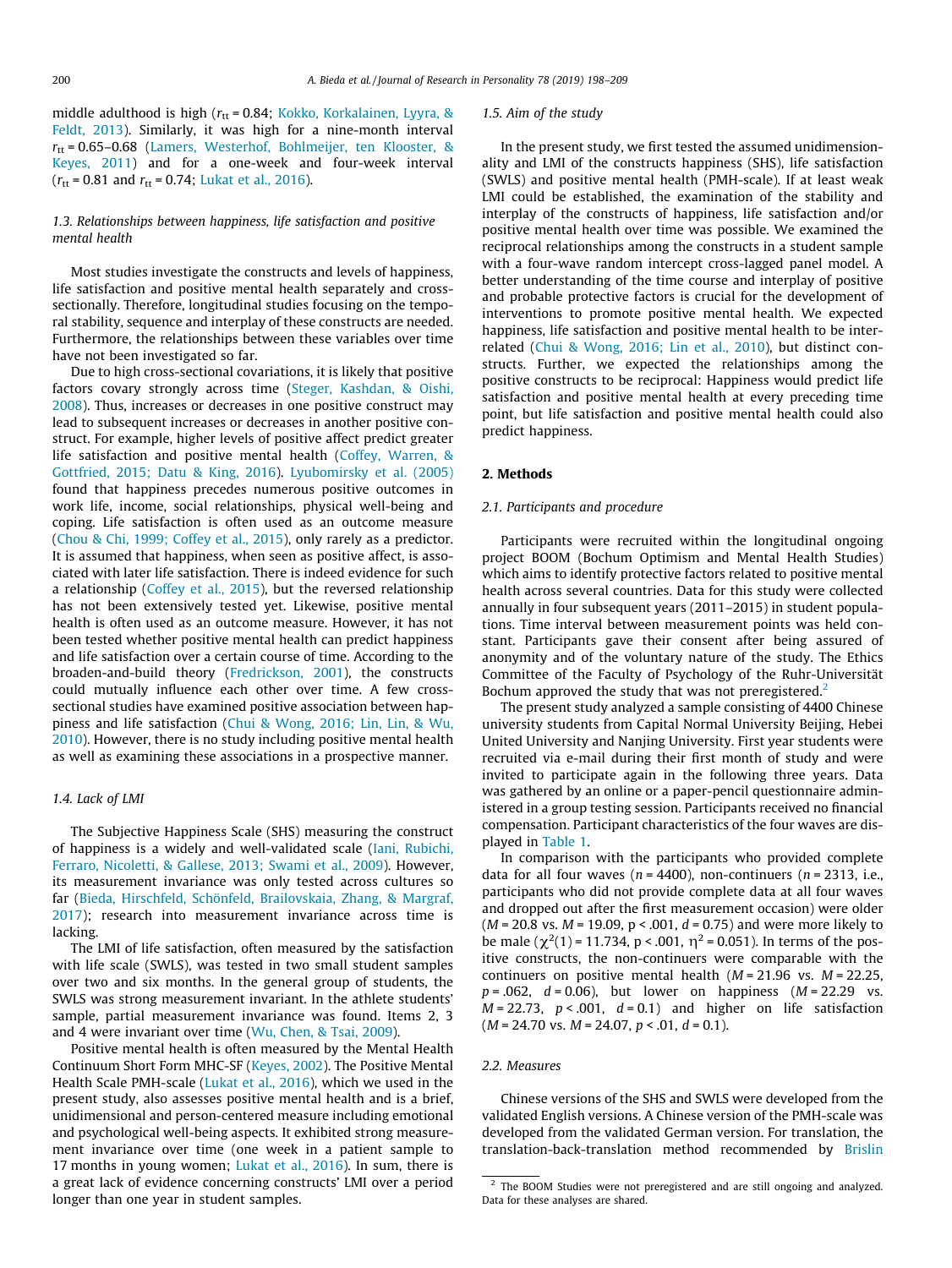<span id="page-3-0"></span>Table 1 Demographic characteristics of the participants for T1.

| Variable                            |                          |
|-------------------------------------|--------------------------|
| Age (mean $\pm$ sd; range)          | $19.98 \pm 2.45$ ; 14-38 |
| Sex                                 |                          |
| Male                                | 2419 (55)                |
| Female                              | 1977 (45)                |
| Semester (mean $\pm$ sd; range)     | $1 \pm 0.128$ : 1-8      |
| Marital status                      |                          |
| Single (without a steady partner)   | 3640 (82.8)              |
| Single (with steady partner)        | 695 (15.8)               |
| Married (not living with a partner) | 18(0.4)                  |
| Married (living with a partner)     | 43(1)                    |
| Socioeconomic status                |                          |
| Low                                 | 2612 (59.4)              |
| Middle                              | 1468 (33.4)              |
| High                                | 315(7.2)                 |

Note. Values in parentheses represent percent.

[\(1970\)](#page-10-0) was used. In cases of discrepancies, this procedure was repeated until an agreement was reached.

#### 2.2.1. Subjective happiness scale

Global subjective happiness was assessed using the four-item Subjective Happiness Scale (SHS; [Lyubomirsky & Lepper, 1999\)](#page-10-0). Participants respond on a 7-point Likert scale whose wording of anchor points depends on the question (e.g., Item 1: ''In general, I consider myself: not a very happy person [1]/a very happy person [7]").

Responses are averaged to an overall score where high scores indicate high subjective happiness. Internal consistency was good in several countries, including also convergent and discriminant validity ([Extremera & Berrocal, 2013; Iani et al., 2013; Swami](#page-10-0) [et al., 2009](#page-10-0)). In the present study, the internal consistency of the SHS across the different measurement occasions was acceptable  $(\alpha = 0.70 - 0.79)$ ; see Table 2).

## 2.2.2. Satisfaction with life scale

Satisfaction with one's life as a whole was measured using the 5-item Satisfaction with Life Scale (SWLS; [Diener, Emmons,](#page-10-0) [Larsen, & Griffin, 1985; Glaesmer, Grande, Braehler, & Roth,](#page-10-0) [2011\)](#page-10-0). Participants indicate agreement with statements such as ''In most ways my life is close to my ideal." on a scale ranging from 1 (strongly disagree) to 7 (strongly agree). The SWLS has good psychometric properties, shows convergent and discriminant validity in various samples [\(Pavot & Diener, 2008](#page-11-0)). In the present study, the internal consistencies of the SWLS for each measurement occasion ranged from good to excellent ( $\alpha$  = 0.89–0.92).

#### 2.2.3. Positive mental health scale

Positive Mental Health was assessed by the 9-item Positive Mental Health Scale (PMH-scale; [Lukat et al., 2016](#page-10-0)). It assesses mainly emotional, psychological and social aspects of positive mental health without explicitly referring to well-being theories. It was developed to assess a single holistic concept of positive emotionality related to positive mental health. Participants respond to statements such as ''I am in good physical and emotional condition" or ''I manage well to fulfill my needs" on a scale ranging from 0 (*I dis*agree) to 3 (I agree). In a major validation study in student samples, the PMH-scale showed convergent validity with the SHS ( $r = 0.81$ ) and the Questionnaire Social Support  $(r = 0.52; F-SozU-22;$ [Fydrich, Geyer, Hessel, Sommer, & Brähler, 1999](#page-10-0))), and discriminant validity with the Depression, Anxiety and Stress Scales (depression:  $r = -0.74$ , anxiety:  $r = -0.51$ , stress:  $r = -0.56$ , [Lovibond & Lovibond,](#page-10-0) [1995\)](#page-10-0). The PMH-scale showed good psychometric properties in non-Western samples and exhibited strong cross-cultural measurement invariance across student samples from Germany, Russia and China ([Bieda et al., 2017; Velten, Bieda, Scholten, Wannemüller, &](#page-9-0) [Margraf, 2018](#page-9-0)). In the present study, the internal consistencies of the PMH-scale for each measurement occasion were excellent  $(\alpha = 0.90 - 0.93)$ .

## 2.3. Data analysis

Data were screened for missing values, response sets, skewness and kurtosis [\(Kline, 2011](#page-10-0)). Demographic variables and scale characteristics were examined using standard descriptive statistics within each sample, including means, standard deviations and internal consistencies.

First, we examined whether the proposed unidimensional factor structure for the SHS, SWLS and PMH-scale had a good fit to the data at all four measurement occasions. To evaluate the goodness of fit for the models, we used the fit indices and cut-off values recommended by [Hu and Bentler \(1999\)](#page-10-0). Because the  $\chi^2$  is sensitive to sample size, the root mean square of approximation (RMSEA; [Steiger, 1998](#page-11-0)), comparative fit index (CFI) standardized root mean square residual (SRMR) were also used for model evaluation. RMSEA values lower than 0.08 indicated a reasonable fit and values lower than 0.05 a good fit ([MacCallum, Browne, &](#page-10-0) [Sugawara, 1996](#page-10-0)). The 90% confidence intervals were also reported. For the comparative fit index (CFI; [Bentler, 1990](#page-9-0)), values greater than 0.9 indicated a good fit. For the SRMR, values lower than 0.09 indicated a good fit. Factor loadings were also examined, with a minimum for factor loadings set at 0.40 [\(Ford, Maccallum, & Tait,](#page-10-0) [1986\)](#page-10-0). Maximum likelihood (ML) estimation was used for model estimation. Full maximum likelihood estimation (FIML) was used to deal with missing data.

|--|--|

|  |  |  | Means, standard deviations, skewness, kurtosis and internal consistency for the SHS, SWLS and PMH-scale across measurement occasions, |  |  |  |  |  |  |
|--|--|--|---------------------------------------------------------------------------------------------------------------------------------------|--|--|--|--|--|--|
|  |  |  |                                                                                                                                       |  |  |  |  |  |  |

| Scale        | M     | SD   | skew     | kurt    | $\alpha$ |
|--------------|-------|------|----------|---------|----------|
| SHS_T1       | 22.5  | 4.37 | $-0.91$  | 0.81    | 0.7      |
| SHS_T2       | 22.08 | 4.67 | $-0.85$  | 0.84    | 0.77     |
| SHS_T3       | 21.04 | 4.05 | $-0.53$  | 0.93    | 0.75     |
| SHS_T4       | 21.66 | 4.15 | $-0.44$  | 0.33    | 0.79     |
| SWLS_T1      | 25.08 | 6.55 | $-0.79$  | $-0.1$  | 0.89     |
| SWLS_T2      | 23.4  | 6.91 | $-0.31$  | $-0.53$ | 0.89     |
| SWLS_T3      | 22.61 | 6.96 | $-0.36$  | $-0.55$ | 0.91     |
| SWLS_T4      | 23.58 | 6.69 | $-0.41$  | $-0.37$ | 0.92     |
| PMH-scale T1 | 22.10 | 5.11 | $-1.3$   | 1.92    | 0.9      |
| PMH-scale_T2 | 21.01 | 5.5  | $-0.91$  | $-0.67$ | 0.92     |
| PMH-scale T3 | 20.83 | 5.45 | $-0.699$ | 0.251   | 0.95     |
| PMH-scale_T4 | 20.62 | 4.95 | $-0.45$  | 0.05    | 0.93     |

Note. SHS = Subjective Happiness Scale (4–28); SWLS = Satisfaction with life Scale (5–35); PMH-scale = Positive Mental Health Scale (0–27); skew = skweness; kurt = kurtosis.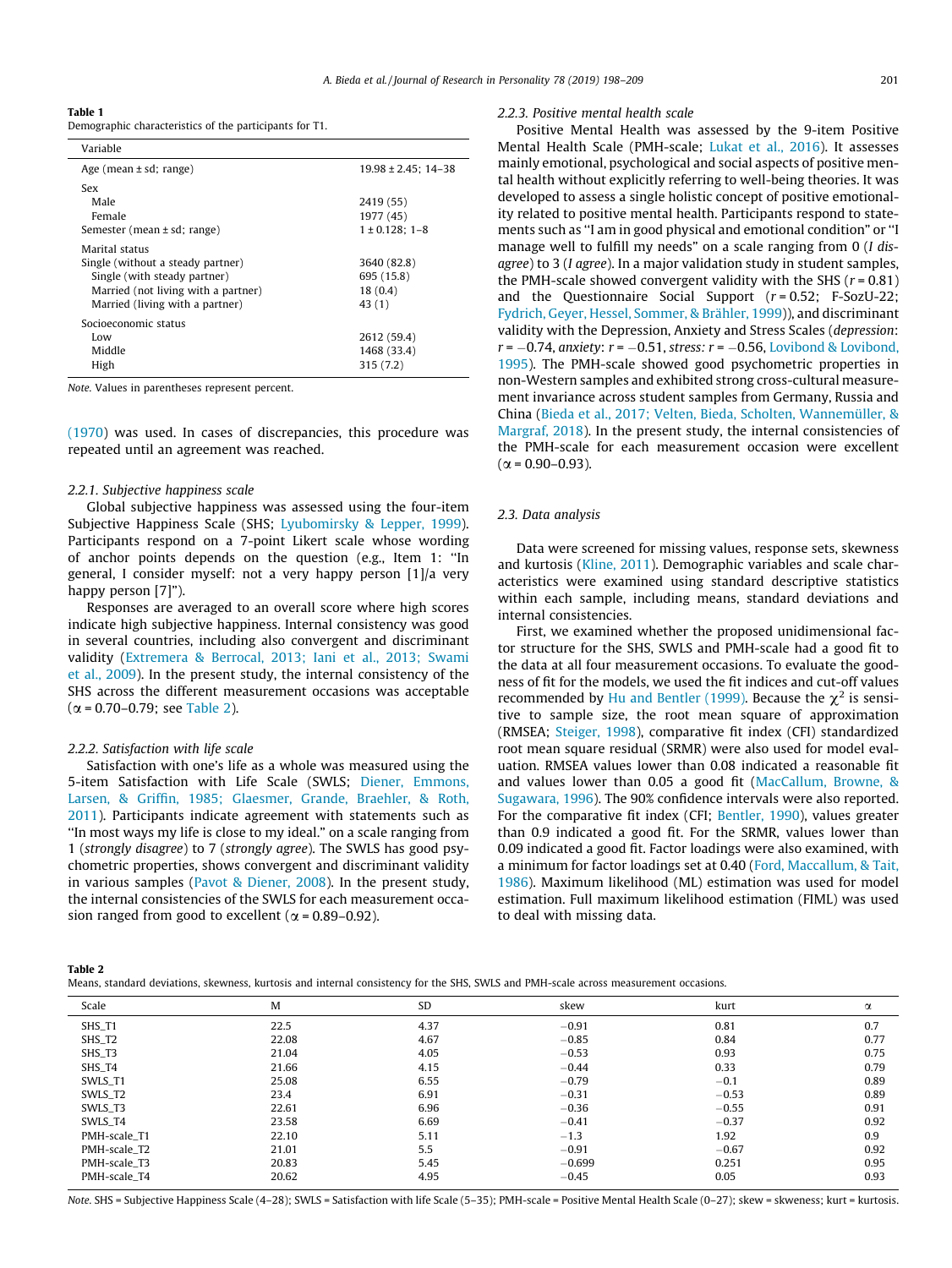<span id="page-4-0"></span>Then, LMI testing was performed on the three separate scales and included a series of model comparisons across time for all of the three models. Testing for LMI followed the parameterization recommended by [Widaman, Ferrer, and Conger \(2010\)](#page-11-0). In the baseline model (configural invariance) it is evaluated whether factor structures were the same across measurement occasions. Thus, the configural model is minimally constrained: the first loadings and intercepts of timepoint 1 serve as the reference indicators, all three other corresponding first loadings and intercepts are set to be equal across time. All other parameters are estimated freely in the model. For testing weak invariance, all factor loadings were constrained to be equal across time. If weak invariance was established, all remaining intercepts were also constrained to be equal across time (strong invariance). Imposing equality constraints on models will always lead to decrease in fit. To determine if the decrease in fit is substantial, initial studies used  $\chi^2$ -difference tests,<br>but differences in  $\chi^2$  were also sensitive to sample size (Oishi, but differences in  $\chi^2$  were also sensitive to sample size [\(Oishi,](#page-11-0) [2007\)](#page-11-0). Therefore, [Cheung and Rensvold \(2002\) and Chen \(2007\)](#page-10-0) recommended a DCFI smaller or equal than 0.01 and a DRMSEA smal-ler or equal 0.015 to indicate measurement invariance. In addition to the  $\chi^2$ -difference test,  $\Delta$ CFI and  $\Delta$ RMSEA were examined because of the sensitivity of  $\chi^2$  statistics. because of the sensitivity of  $\chi^2$  statistics.

If, at a particular step, full measurement invariance could not be established, partial invariance was examined [\(Byrne, 1989;](#page-10-0) [Steenkamp & Baumgartner, 1998\)](#page-10-0). To test partial measurement invariance, first misspecified items were identified by means of modification indices, and were then allowed to differ between measurement occasions. At least two loadings or intercepts had to be equal across measurement occasions to establish partial measurement invariance [\(Byrne, 1989\)](#page-10-0).

Second, a random intercept cross-lagged panel model (RI-CLPM; [Hamaker, Kuiper, & Grasman, 2015](#page-10-0)) was used to examine the stability and reciprocal relationships of happiness, life satisfaction and positive mental health over time. This structural equation model is an advantage over the traditional cross-lagged panel model (CLPM) that does not distinguish between the within- and the betweenperson level. The RI-CLPM takes into account that there are traitlike individual differences in the constructs of interest which endure over time. Thus, it divides the variance of the scores into variance between persons and variance within persons (fluctuations over time). The model is presented in  $Fig. 1$ . In order to find the most parsimonious model, the analysis proceeded in linked phases. First, we estimated the unconstrained model. Then for the sake of model parsimony, we compared the unconstrained



Fig. 1. A simplified random intercept cross-lagged panel model of happiness, life satisfaction and positive mental (RI-CLPM). Non-dotted arrows indicate significant paths, dotted arrows indicate non-significant paths. The conceptual depiction for the SWLS is not complete for purposes of clarity. Details on the computation can be found in [Hamaker et al. \(2015\)](#page-10-0).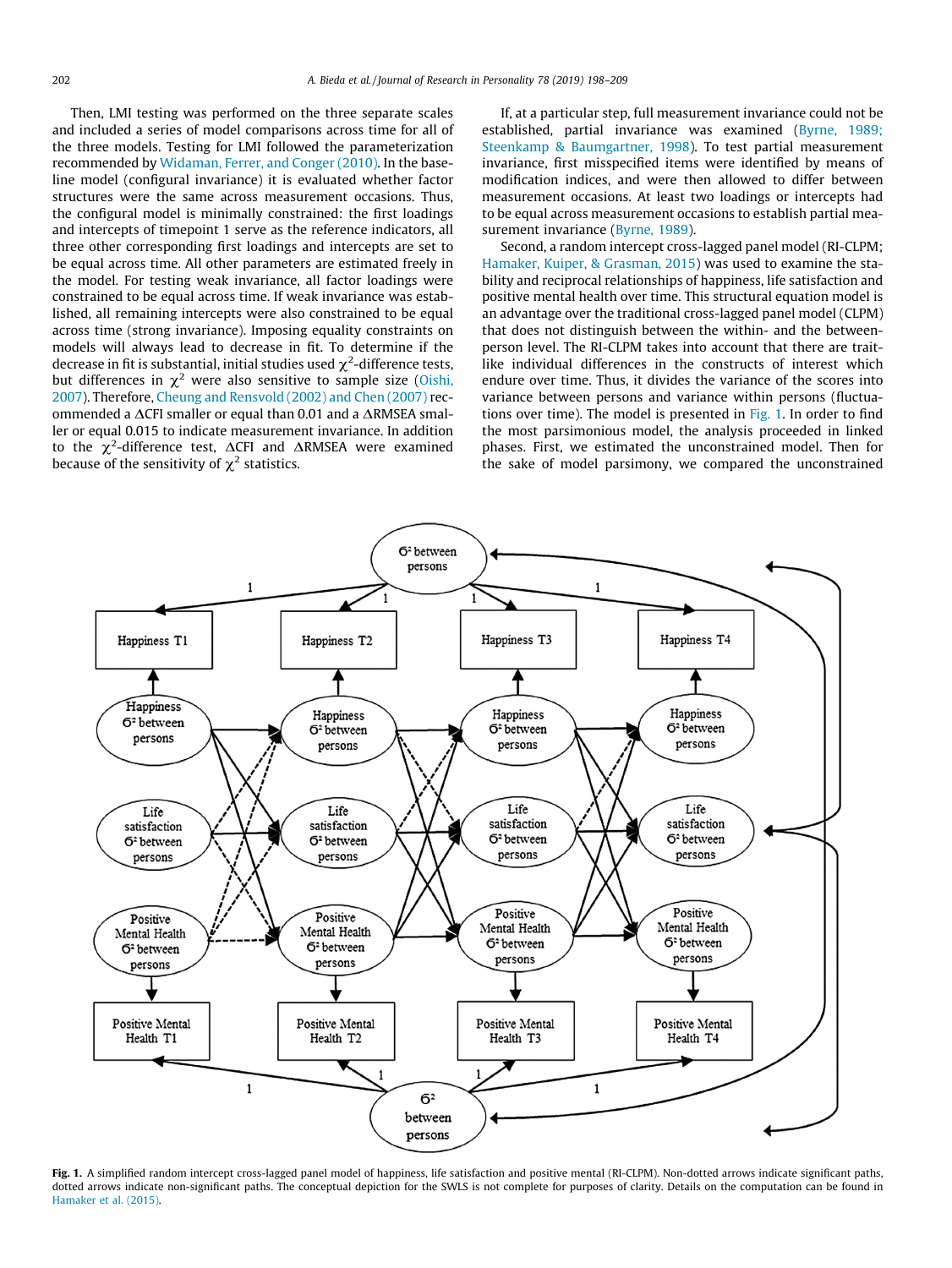model against models in which the autoregressive paths or the cross-lagged paths were constrained to be equal over time. Model comparisons were conducted by a  $\chi^2$ -difference test. All analyses<br>were conducted with the software program R and the package were conducted with the software program R and the package LAVAAN ([Rosseel, 2012](#page-11-0)).

## 3. Results

## 3.1. Descriptive statistics

Means, standard deviations, skewness, kurtosis of the sum scores and internal consistencies for each scale at each measurement point are displayed in [Table 2,](#page-3-0) and correlations between the sumscores for all measurement points are reported in [Table 3.](#page-6-0) None of the sum scores exhibited relevant skewness (>3) or kurtosis (>8) [\(Kline, 2011](#page-10-0)). The internal consistency for the SHS was at least acceptable ( $\alpha$  > 0.7), for the SWLS the internal consistency was at least good ( $\alpha$  > 0.8) and for the PMH-scale the internal consistency was excellent ( $\alpha$  > 0.9) for all measurement points. The correlations among the sum scores of each scale were all in the expected direction (see [Table 3](#page-6-0)).

## 3.2. Factorial validity of the scales

#### 3.2.1. Subjective happiness scale

The unidimensional models for the SHS are displayed in [Table 4.](#page-6-0) The proposed unidimensional model of the SHS showed an acceptable model fit; merely the upper bound of the confidence interval of the RMSEA exceeded the recommended cut-off value of 0.08. All factor loadings for all four measurement points were above 0.4, except for Item 4 at timepoint 3 and timepoint 4 ( $\lambda$  = 0.29 and  $\lambda$  = 0.38, see Appendix for the factor loadings for the scales). Regarding LMI, the configural model of the SHS yielded a good fit, implying that the configural invariance assumption holds. In the next steps, factor loadings and intercepts were constrained to be equal across measurement occasions. The model fits were good, the drop in the CFI did not exceed 0.01 and the increase in the RMSEA was not higher than 0.015. Therefore, weak and strong measurement invariance of the SHS could be established.

## 3.2.2. Satisfaction with life scale

The unidimensional models and additional model specifications for the SWLS are displayed in [Table 5](#page-6-0). The fit of the unidimensional model of the SWLS was not acceptable at all measurement points, as indicated by RMSEA. Modification indices indicated correlated error terms between Item 4 and Item 5 (''If I could live my life over, I would change almost nothing.") for the unidimensional model at each measurement occasion. $3$  After allowing these items to correlate, model fit improved substantially. Factor loadings for all items were above 0.5. In testing for LMI, the configural and weak invariance assumptions for the SWLS were supported, the model is showing a good fit. Next, strong invariance was tested, and the drop in the CFI was larger than the proposed cut-off. Therefore, modification indices were used to identify items that were tested for partial strong measurement invariance. Releasing the constraint of intercepts of Items 4 and 5 lead to partial strong measurement invariance, the  $\Delta$ CFI was smaller than 0.01 and the  $\Delta$ RMSEA smaller than 0.015.

#### 3.2.3. Positive mental health scale

The unidimensional models and additional model specifications for the PMH-scale are displayed in [Table 6.](#page-7-0) Again initial fit was poor, indicated by RMSEA values exceeding 0.08. Inspecting the modification indices, a residual correlation between Item 1 and Item 2 was added to the models at each measurement occasion.<sup>4</sup> With this addition, model fit improved to an acceptable level. Modification indices still indicated misspecification but because of parsimony and no theoretical justification for releasing more correlated residuals, the unidimensional model of the PMH-scale was tested for LMI. The configural, weak and strong invariance model exhibit a good fit. The  $\Delta$ CFI was smaller than 0.01 and  $\Delta$ RMSEA was smaller than 0.015 at all steps.

## 3.3. Random intercept cross-lagged panel analysis

In the first phase of the cross-lagged analysis a model without any constrained paths was estimated. This model had an acceptable fit to the data ( $\chi^2$  (2431) = 11923.968, p < .001, CFI = 0.945, RMSEA = 0.030, CI (0.029, 0.030), SRMR = 0.037). In the second phase a model that included constrained autoregressive effects was estimated and compared to the unconstrained model. This more complex model also fit the data well:  $\chi^2$  (2437)  $= 11983.838$ ,  $p < .001$ , CFI = 0.945, RMSEA = 0.030, CI (0.029) 0.030), SRMR = 0.037. Critically, the  $\chi^2$ -difference test indicated that the constrained model fit the data significantly worse than that the constrained model fit the data significantly worse than the unconstrained model:  $\Delta \chi^2$  (6) = 59.87, p < .001. Furthermore, a model with constrained cross-lagged paths was estimated and compared to the unconstrained model. This model fit the data well  $(\chi^2 \ (2449) = 11997.033, \ p < .001, \ CFI = 0.945, \ RMSEA = 0.030, \ CI$ (0.029, 0.030), SRMR = 0.038), but the  $\chi^2$ -difference test was sig-<br>nificant indicating a deterioration in fit:  $\Delta \chi^2$  (18) = 73.07. nificant indicating a deterioration in fit:  $\Delta \chi^2$  (18) = 73.07,  $p$  < .001. The unconstrained random intercept cross-lagged panel model is depicted in [Fig. 1](#page-4-0) and the model estimates are presented in [Table 7](#page-7-0).

The between-person correlations between the random intercept factors of SHS, SWLS and PMH-scale were high indicating that individuals who are happy are more satisfied with life and exhibit more positive mental health ( $b^* = 0.816$  and  $b^* = 0.892$ , both  $p \leq .001$ ). Individuals with high scores on life satisfaction have higher scores on positive mental health ( $b^* = 0.719$ ).

The autoregressive effects (within-person stability) for SHS and SWLS were all weak-to-moderate ranging from 0.272 to 0.466 (SHS) and 0.054 to 0.113 (SWLS) respectively. The autoregressive effects for the PMH-Scale were not significant from T1 to T2. For the SHS, these autoregressive effects were also the largest effects in the model. Thus, happiness is best predicted from the same variable from the previous time point (SHS at first year is the best predictor for SHS one year later). However, the pattern was different for the SWLS and PMH-Scale. Here, lagged effects were weaker than the cross-lagged effects of these variables.

Generally, the cross-lagged effects (within-person) were weaker, and not entirely stable across the different measurement points (see [Table 7](#page-7-0)). Happiness scores were the best predictors, showing significant, positive regressions on all later measures of positive mental health and SWLS, except for the prediction of SWLS at the third measurement point. Positive mental health positively predicted SHS and SWLS at the third and fourth measurement point. SWLS showed the overall weakest relations to the other measures and could not predict happiness at all.

The covariances between the latent variables at the same mea-<sup>3</sup> There is consistent evidence of a wording effect of Item 4 ("So far I have gotten surement point were moderate to high. They ranged from 0.432

the important things I want in life") and 5 (''If I could live my life over, I would change almost nothing."; [Bai, Wu, Zheng, & Ren, 2011](#page-9-0); [Clench-Aas, Nes, Dalgard, & Aaro,](#page-10-0) [2011](#page-10-0)). Item 4 and 5 are phrased similarly and with regards to content focus on the satisfaction of one's achievement in lives.

<sup>4</sup> The Items 1 (''I am often carefree and in good spirits") and 2 (''I enjoy my life") have the common theme of enjoyment, to live one's life with ease.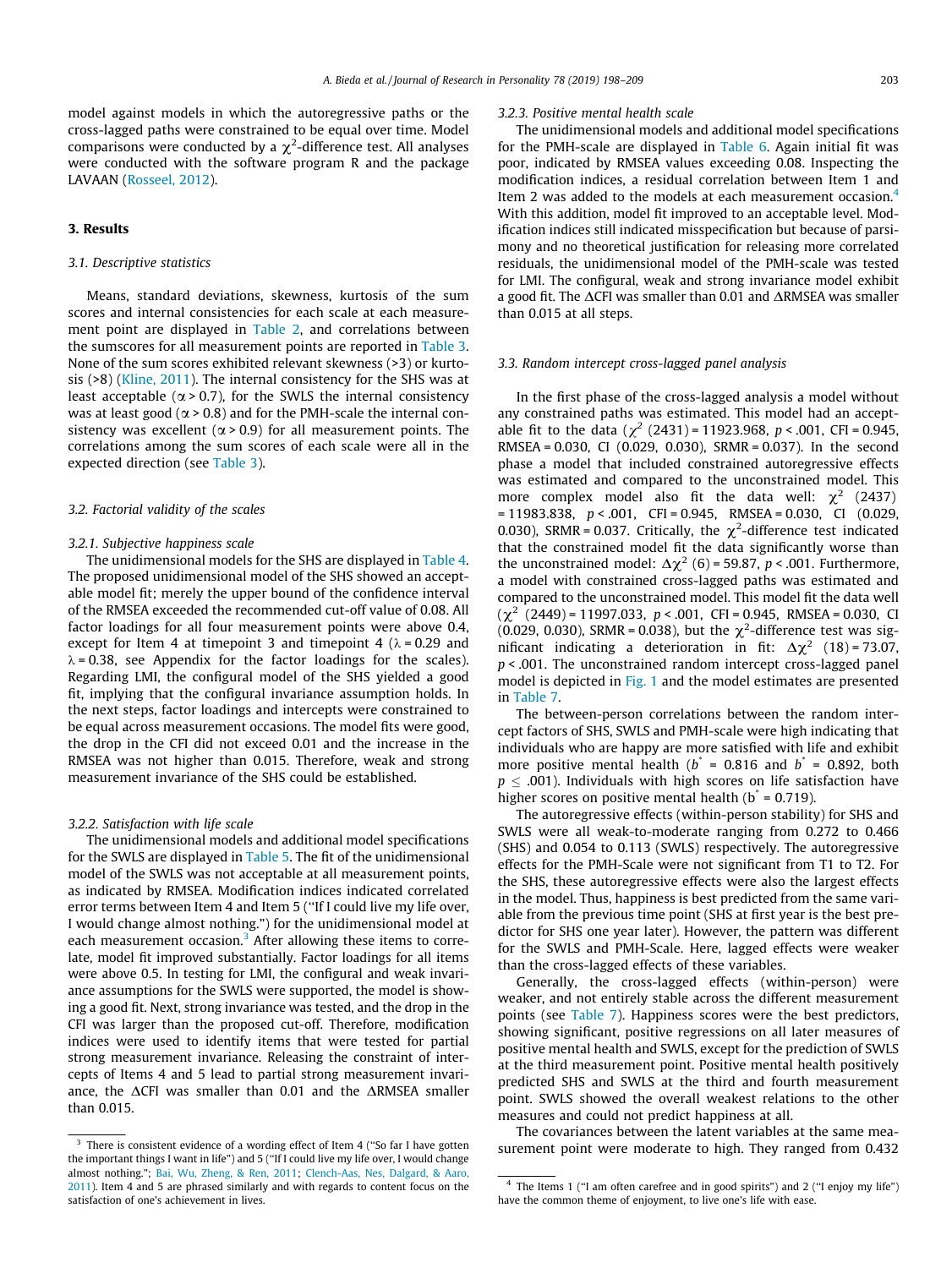#### <span id="page-6-0"></span>Table 3

Correlations for SHS, SWLS and PMH-scale for all measurement occasions.

|                    | (1)                      | (2)                      | (3)   | (4)   | (5)                      | (6)                      | (7)                      | (8)   | (9)   | (10)                     | (11)  | (12)  |
|--------------------|--------------------------|--------------------------|-------|-------|--------------------------|--------------------------|--------------------------|-------|-------|--------------------------|-------|-------|
| (1) SHS_T1         | $\overline{\phantom{0}}$ | 0.444                    | 0.545 | 0.428 | 0.316                    | 0.382                    | 0.322                    | 0.232 | 0.286 | 0.312                    | 0.239 | 0.299 |
| $(2)$ SWLS_T1      |                          | $\overline{\phantom{0}}$ | 0.465 | 0.245 | 0.248                    | 0.316                    | 0.251                    | 0.320 | 0.102 | 0.230                    | 0.274 | 0.234 |
| (3) PMH-scale_T1   |                          |                          | -     | 0.318 | 0.298                    | 0.417                    | 0.260                    | 0.243 | 0.278 | 0.253                    | 0.209 | 0.311 |
| $(4)$ SHS_T2       |                          |                          |       | -     | 0.567                    | 0.611                    | 0.348                    | 0.234 | 0.379 | 0.326                    | 0.235 | 0.307 |
| $(5)$ SWLS_T2      |                          |                          |       |       | $\overline{\phantom{0}}$ | 0.593                    | 0.316                    | 0.381 | 0.269 | 0.311                    | 0.363 | 0.306 |
| $(6)$ PMH-scale_T2 |                          |                          |       |       |                          | $\overline{\phantom{0}}$ | 0.353                    | 0.302 | 0.408 | 0.344                    | 0.319 | 0.405 |
| $(7)$ SHS_T3       |                          |                          |       |       |                          |                          | $\overline{\phantom{0}}$ | 0.532 | 0.475 | 0.409                    | 0.349 | 0.378 |
| $(8)$ SWLS_T3      |                          |                          |       |       |                          |                          |                          | $-$   | 0.380 | 0.306                    | 0.436 | 0.357 |
| $(9)$ PMH-scale_T3 |                          |                          |       |       |                          |                          |                          |       | -     | 0.359                    | 0.292 | 0.459 |
| (10) SHS_T4        |                          |                          |       |       |                          |                          |                          |       |       | $\overline{\phantom{0}}$ | 0.530 | 0.651 |
| (11) SWLS_T4       |                          |                          |       |       |                          |                          |                          |       |       |                          | $-$   | 0.538 |
| (12) PMH-scale_T4  |                          |                          |       |       |                          |                          |                          |       |       |                          |       | -     |

Note. All correlations were significant, p < .001.

## Table 4

Summary of fit indices from CFA and invariance analyses across measurement occasions for the SHS.

| Model - SHS                                | $\chi^2$ (df) | RMSEA, [90% CI]        | <b>CFI</b> | <b>SRMR</b> | $\Delta$ CFI | <b>ARMSEA</b> |  |  |  |
|--------------------------------------------|---------------|------------------------|------------|-------------|--------------|---------------|--|--|--|
| Single group CFA-original one factor model |               |                        |            |             |              |               |  |  |  |
| SHS_T1                                     | 34.785 (2)    | $0.061$ [0.044, 0.080] | 0.992      | 0.012       |              |               |  |  |  |
| SHS_T2                                     | 48.079 (2)    | 0.076 [0.058, 0.095]   | 0.992      | 0.008       |              |               |  |  |  |
| SHS_T3                                     | 45.763 (2)    | $0.078$ [0.060, 0.099] | 0.993      | 0.011       |              |               |  |  |  |
| SHS_T4                                     | 26.943(2)     | $0.074$ [0.051, 0.100] | 0.995      | 0.014       |              |               |  |  |  |
| LMI                                        |               |                        |            |             |              |               |  |  |  |
| Configural                                 | 346.616 (94)  | $0.025$ [0.022, 0.028] | 0.990      | 0.022       |              |               |  |  |  |
| Weak                                       | 465.492 (103) | $0.028$ [0.026, 0.031] | 0.985      | 0.036       | 0.005        | 0.003         |  |  |  |
| Strong                                     | 648.991 (112) | $0.033$ [0.031, 0.035] | 0.978      | 0.039       | 0.007        | 0.008         |  |  |  |

Note. SHS = Subjective Happiness Questionnaire; All  $\chi^2$ - tests and  $\Delta \chi^2$  were significant, p < .001;  $\lambda_4$  = "Some people are generally not very happy. Although they are not depressed, they never seem as happy as t depressed, they never seem as happy as they might be. To what extend does this characterization describe you?";  $\lambda_3$  = "Some people are generally very happy. They enjoy life regardless of what is going on, getting the most out of everything. To what extent does this characterization describe you?".

#### Table 5

Summary of fit indices from CFA and invariance analyses across measurement occasions for the SWLS.

| Model - SWLS                               | $\chi^2$ (df)  | RMSEA, [90% CI]        | <b>CFI</b> | <b>SRMR</b> | $\Delta$ CFI | $\triangle$ RMSEA |  |  |
|--------------------------------------------|----------------|------------------------|------------|-------------|--------------|-------------------|--|--|
| Single group CFA-original one factor model |                |                        |            |             |              |                   |  |  |
| SWLS_T1                                    | 240,060 (5)    | $0.103$ [0.092, 0.115] | 0.979      | 0.027       |              |                   |  |  |
| SWLS_T1 ( $\Theta$ <sub>45</sub> free)     | 69.761 (4)     | $0.061$ [0.049, 0.074] | 0.994      | 0.01        |              |                   |  |  |
| SWLS T <sub>2</sub>                        | 423.382 (5)    | $0.145$ [0.133, 0.157] | 0.966      | 0.035       |              |                   |  |  |
| SWLS_T2 ( $\Theta_{4.5}$ free)             | 26.237(4)      | $0.037$ [0.025, 0.052] | 0.998      | 0.007       |              |                   |  |  |
| SWLS_T3                                    | 395,738 (5)    | $0.148$ [0.136, 0.161] | 0.97       | 0.036       |              |                   |  |  |
| SWLS_T3 ( $\Theta_{4.5}$ free)             | 8.311(4)       | 0.017 [0.006, 0.034]   | 1.00       | 0.003       |              |                   |  |  |
| SWLS T4                                    | 334.616 (5)    | $0.170$ [0.155, 0.186] | 0.963      | 0.036       |              |                   |  |  |
| SWLS_T4 ( $\Theta$ <sub>45</sub> free)     | 10.271(4)      | 0.026 [0.006, 0.047]   | 0.999      | 0.004       |              |                   |  |  |
| LMI                                        |                |                        |            |             |              |                   |  |  |
| Configural                                 | 653,135 (156)  | $0.027$ [0.025, 0.029] | 0.990      | 0.033       |              |                   |  |  |
| Weak                                       | 756.676 (168)  | $0.028$ [0.026, 0.030] | 0.988      | 0.039       | 0.002        | 0.001             |  |  |
| Strong                                     | 1596.422 (180) | 0.042[0.040, 0.044]    | 0.971      | 0.043       | 0.016        | 0.014             |  |  |
| Partial strong                             |                |                        |            |             |              |                   |  |  |
| $T5$ free                                  | 1388.816 (177) | 0.039[0.038, 0.039]    | 0.975      | 0.042       | 0.013        | 0.011             |  |  |
| $T_4$ free                                 | 923.893 (174)  | 0.031[0.029, 0.033]    | 0.984      | 0.039       | 0.004        | 0.003             |  |  |

Note. SWLS = Satisfaction With Life Scale;; All  $\chi^2$ - tests and  $\Delta \chi^2$  were significant, p < .001; Item 4 = "So far I have gotten the important things I want in life." ; Item 5 = "If l<br>could live my life over, I would could live my life over, I would change almost nothing.'' .

(SHS T2 with SWLS T4) to 0.719 (SHS T1 with SWLS T2). The significant regression weights of the cross-lagged paths ranged from 0.069 (PMH-scale T2 to SHS T3) to 0.244 (SHST1 to PMH-scale T2). These results suggest that there are small to moderate reciprocal effects between SHS, SWLS and PMH-scale.

## 4. Discussion

The aim of the present study was first to test the unidimensional structure and LMI of the scales assessing happiness, life satisfaction and positive mental health in a large sample of Chinese college students over four measurement points. Given at least weak LMI, a four-wave random intercept cross-lagged panel model was applied to the data and reciprocal associations were tested. This type of analysis provides a unique opportunity to show the temporal order of the relationships between these central positive constructs and to disentangle the between-person variance from the within-person variance. Our findings give overall support for the longitudinal validity of the measurement models for these three scales and show that there are in fact reciprocal relationships between happiness, life-satisfaction and positive mental health over time. Happiness emerged as the overall strongest predictor of the other constructs for the first timepoint, while positive mental health and satisfaction with life were less potent predictors. Contrary to our expectations, the lagged effects of life satisfaction and positive mental health were weak and not all cross-lagged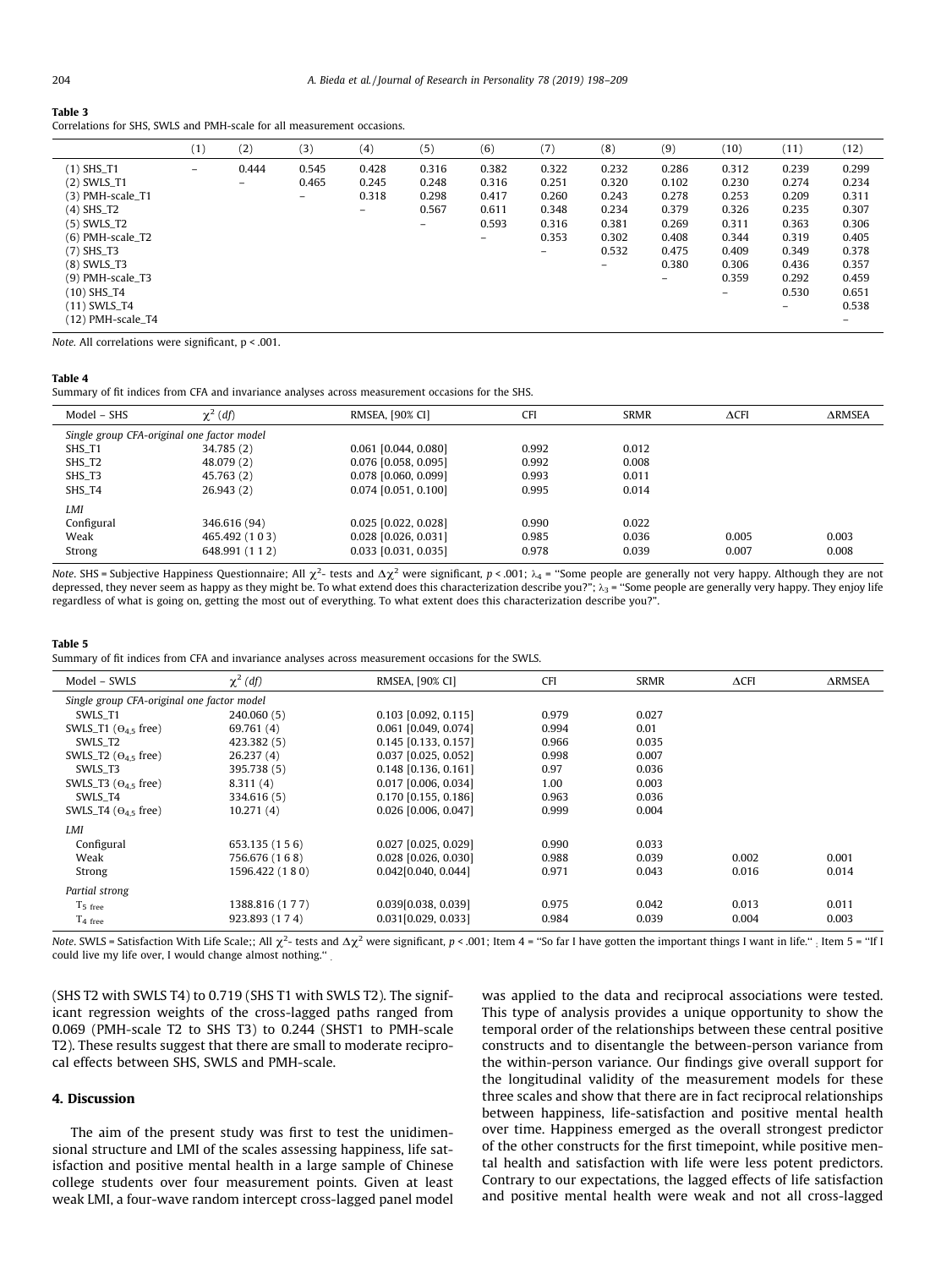#### <span id="page-7-0"></span>Table 6

Summary of Fit Indices from CFA and Invariance Analyses across Measurement Occasions for the PMH-scale.

| Model - PMH-scale                           | $\chi^2$ (df)                              | RMSEA, [90% CI]        | <b>CFI</b> | <b>SRMR</b> | $\triangle$ CFI | <b>ARMSEA</b> |  |  |
|---------------------------------------------|--------------------------------------------|------------------------|------------|-------------|-----------------|---------------|--|--|
|                                             | Single group CFA-original one factor model |                        |            |             |                 |               |  |  |
| PMH T1                                      | 1290.922 (27)                              | $0.103$ [0.090, 0.100] | 0.938      | 0.040       |                 |               |  |  |
| PMH-scale_T1 ( $\Theta$ <sub>12</sub> free) | 848.034 (26)                               | $0.085$ [0.080, 0.090] | 0.960      | 0.032       |                 |               |  |  |
| PMH T2                                      | 1541.103 (27)                              | $0.119$ [0.114, 0.124] | 0.932      | 0.038       |                 |               |  |  |
| PMH-scale_T2 ( $\Theta$ <sub>12</sub> free) | 1046.118 (26)                              | 0.099 [0.094, 0.104]   | 0.954      | 0.031       |                 |               |  |  |
| PMH T3                                      | 1240.359 (27)                              | $0.112$ [0.107, 0.118] | 0.953      | 0.028       |                 |               |  |  |
| PMH-scale_T3 ( $\Theta$ 1.2 free)           | 672.811 (26)                               | 0.084 [0.078, 0.085]   | 0.975      | 0.022       |                 |               |  |  |
| PMH-scale T4                                | 422,453 (27)                               | 0.080 [0.074, 0.087]   | 0.971      | 0.023       |                 |               |  |  |
| PMH-scale_T4 ( $\Theta$ <sub>12</sub> free) | 338.365 (26)                               | 0.073 [0.066, 0.080]   | 0.977      | 0.021       |                 |               |  |  |
| LMI                                         |                                            |                        |            |             |                 |               |  |  |
| Configural                                  | 4056.324 (5 7 5)                           | $0.037$ [0.036, 0.038] | 0.960      | 0.023       |                 |               |  |  |
| Weak                                        | 4243.741 (602)                             | 0.037 [0.036, 0.038]   | 0.958      | 0.025       | $-0.002$        | 0.000         |  |  |
| Strong                                      | 5177.314 (626)                             | 0.041[0.040, 0.042]    | 0.948      | 0.032       | $-0.01$         | 0.004         |  |  |

Note. PMH-scale = Positive Mental Health Scale; All  $\chi^2$ - tests and  $\Delta \chi^2$  were significant, p < .001; Item 1 = "I enjoy my life."; Item 2 = "I often feel relaxed and happy."

#### Table 7

÷,

Cross-lagged and stability effects of happiness, life satisfaction and positive mental health.

|                                                                   | b        | <b>SE</b> | ß        | 95%CI            |
|-------------------------------------------------------------------|----------|-----------|----------|------------------|
| Cross-lagged effects                                              |          |           |          |                  |
| Happiness $T1 \rightarrow$ Life Satisfaction T2                   | 0.281    | 0.037     | 0.226    | $0.169 - 0.283$  |
| Happiness $T1 \rightarrow$ Positive Mental Health T2              | 0.131    | 0.016     | 0.241    | $0.185 - 0.297$  |
| Life Satisfaction T1 $\rightarrow$ Happiness T2                   | $-0.023$ | 0.023     | $-0.023$ | $-0.087 - 0.016$ |
| Life Satisfaction $T1 \rightarrow$ Positive Mental Health T2      | 0.040    | 0.011     | 0.089    | $0.041 - 0.137$  |
| Positive Mental Health T1 $\rightarrow$ Happiness T2              | $-0.086$ | 0.063     | $-0.036$ | $-0.209 - 0.038$ |
| Positive Mental Health $T1 \rightarrow$ Life Satisfaction T2      | 0.128    | 0.070     | 0.051    | $-0.004 - 0.105$ |
| Happiness $T2 \rightarrow$ Life Satisfaction T3                   | 0.023    | 0.038     | 0.021    | $-0.045 - 0.087$ |
| Happiness $T2 \rightarrow$ Positive Mental Health T3              | 0.040    | 0.015     | 0.085    | $0.022 - 0.148$  |
| Life Satisfaction $T2 \rightarrow$ Happiness T3                   | 0.049    | 0.030     | 0.055    | $-0.011 - 0.121$ |
| Life Satisfaction $T2 \rightarrow$ Positive Mental Health T3      | 0.063    | 0.015     | 0.144    | $0.076 - 0.211$  |
| Positive Mental Health T2 $\rightarrow$ Happiness T3              | 0.140    | 0.070     | 0.069    | $0.000 - 0.137$  |
| Positive Mental Health $T2 \rightarrow$ Life Satisfaction T3      | 0.290    | 0.086     | 0.120    | $0.122 - 0.459$  |
| Happiness T3 $\rightarrow$ Life Satisfaction T4                   | 0.122    | 0.042     | 0.108    | $0.034 - 0.182$  |
| Happiness $T3 \rightarrow$ Positive Mental Health T4              | 0.058    | 0.017     | 0.129    | $0.056 - 0.202$  |
| Life Satisfaction $T3 \rightarrow$ Happiness T4                   | $-0.007$ | 0.028     | $-0.009$ | $-0.007 - 0.058$ |
| Life Satisfaction $T3 \rightarrow$ Positive Mental Health T4      | 0.037    | 0.013     | 0.098    | $0.028 - 0.167$  |
| Positive Mental Health T3 $\rightarrow$ Happiness T4              | 0.248    | 0.069     | 0.127    | $0.058 - 0.196$  |
| Positive Mental Health $T3 \rightarrow$ Life Satisfaction T4      | 0.418    | 0.083     | 0.184    | $0.113 - 0.255$  |
| Lagged effects                                                    |          |           |          |                  |
| Happiness $T1 \rightarrow$ Happiness T2                           | 0.546    | 0.035     | 0.466    | $0.412 - 0.520$  |
| Happiness $T2 \rightarrow$ Happiness T3                           | 0.255    | 0.033     | 0.272    | $0.204 - 0.341$  |
| Happiness T3 $\rightarrow$ Happiness T4                           | 0.327    | 0.038     | 0.340    | $0.266 - 0.413$  |
| Life Satisfaction $T1 \rightarrow$ Life satisfaction T2           | 0.056    | 0.027     | 0.054    | $0.003 - 0.105$  |
| Life Satisfaction $T2 \rightarrow$ Life Satisfaction T3           | 0.119    | 0.039     | 0.113    | $0.041 - 0.183$  |
| Life Satisfaction $T3 \rightarrow$ Life Satisfaction T4           | 0.106    | 0.034     | 0.112    | $0.041 - 0.184$  |
| Positive Mental Health $T1 \rightarrow$ Positive Mental Health T2 | 0.049    | 0.031     | 0.045    | $-0.011 - 0.010$ |
| Positive Mental Health $T2 \rightarrow$ Positive Mental Health T3 | 0.116    | 0.035     | 0.115    | $0.046 - 0.184$  |
| Positive Mental Health $T3 \rightarrow$ Positive Mental Health T4 | 0.197    | 0.033     | 0.219    | 0.148-0.289      |

Standardized coefficients and standardized confidence interval.

paths between the three constructs were significant, demonstrating different relationships among the constructs over time. Furthermore, happiness had a higher within-person stability over time than life satisfaction and positive mental health. We will discuss each of these findings in turn before mentioning several limitations and drawing general conclusions.

#### 4.1. Findings on LMI

The validity of the scales was supported by the results of separate confirmatory factor analyses for each measurement point. For all scales, a model with one latent factor showed a good fit to the data, at least after minor adaptions in form of correlated error terms of the model. Looking at the individual scales, for the SHS only the factor loadings of Item 4 (''Some people are generally not very happy. Although they are not depressed, they never seem as happy as they might be. To what extent does this characterzation describe you?") were below the recommended threshold of 0.4. This item showed the lowest loadings also in other validity studies ([Extremera & Berrocal, 2013; Jovanovic & Zuljevic, 2013;](#page-10-0) [Moghnie & Kazarian, 2012](#page-10-0)). The reverse wording and ambigous content of Item 4 seems to be generally problematic to understand and to answer [\(O'Connor, Crawford, & Holder, 2015\)](#page-11-0). The results of the first testing of the LMI analyses showed that the SHS is strong measurement invariant: means across time could be meaningfully compared. Thus, the SWLS seems to show a limited use for crosscultural comparisons but is very well applicable for longitudinal comparisons [\(Bieda et al., 2017\)](#page-9-0). For the SWLS, we had to include

 $\begin{array}{c} \text{...} \\ \text{...} \\ \text{...} \\ \text{...} \\ \text{...} \\ \text{...} \\ \text{...} \\ \text{...} \\ \text{...} \\ \text{...} \\ \text{...} \\ \text{...} \\ \text{...} \\ \text{...} \\ \text{...} \\ \text{...} \\ \text{...} \\ \text{...} \\ \text{...} \\ \text{...} \\ \text{...} \\ \text{...} \\ \text{...} \\ \text{...} \\ \text{...} \\ \text{...} \\ \text{...} \\ \text{...} \\ \text{...} \\ \text{...} \\ \text{...} \\ \text{...} \\ \text{...} \\ \text{...} \\ \text{...} \\ \text{$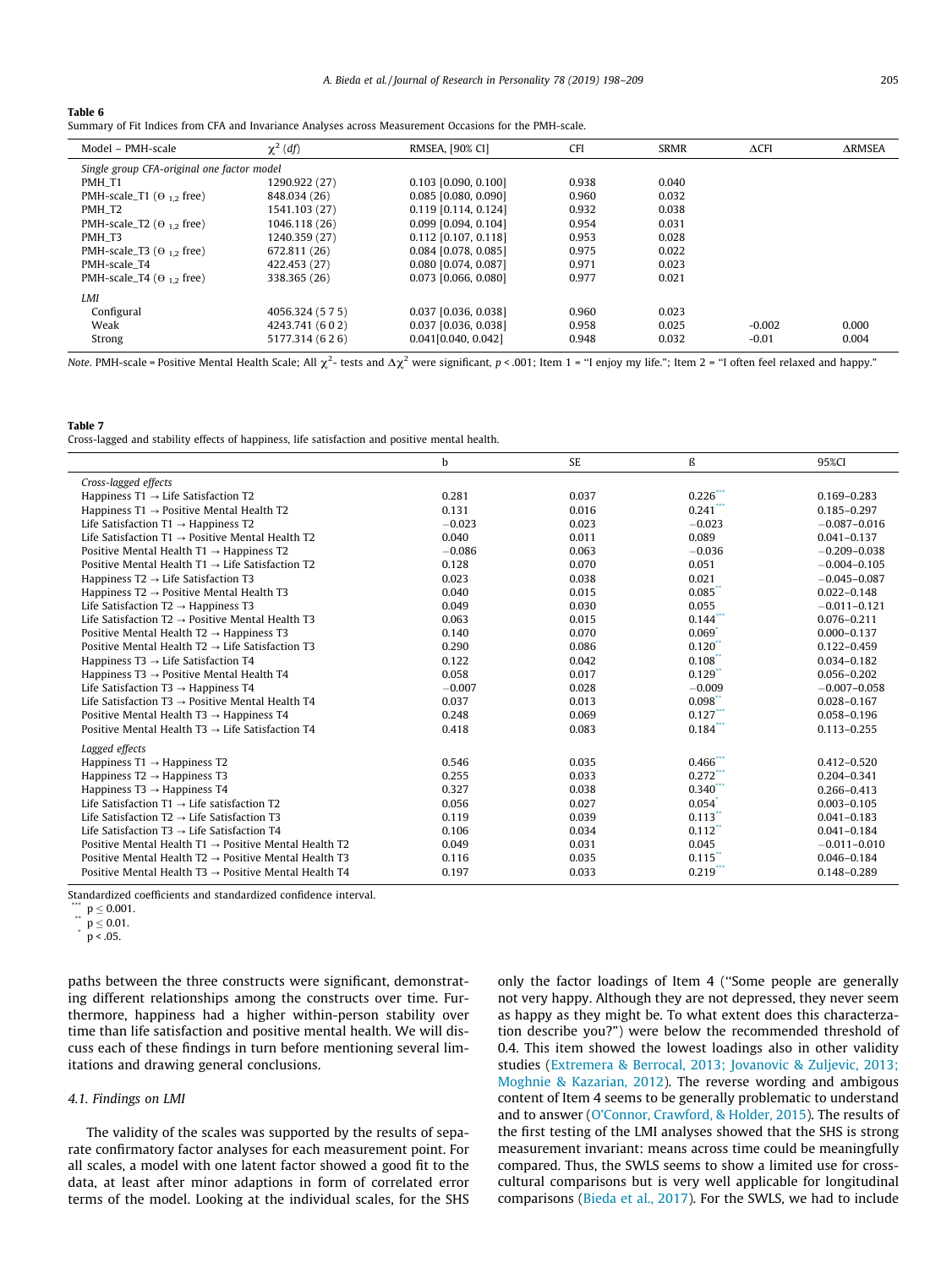an additional correlation between Item 4 (''So far I have gotten the important things I want in life") and Item 5 (''If I could live my life over, I would change almost nothing."). In previous studies, Item 4 and Item 5 also showed a wording effect, low factor loadings and measurement non-invariance [\(Oishi, 2006; Whisman & Judd,](#page-11-0) [2016; Zanon, Bardagi, Layous, & Hutz, 2014](#page-11-0)). However, these studies focused on cross-cultural comparisons. Only one other study has tested the LMI of the SWLS. [Wu et al. \(2009\)](#page-11-0) found partial strong measurement invariance in student samples over a time period of six months. Our study extends this time period, whereby the SWLS showed partially strong LMI over the four years. The intercepts of Item 4 and Item 5 were not invariant over time. Thus, students respond to the items in an unstable way over time. Life as a student is a very demanding and quickly changing period of life, and important attainments in life cannot be judged in a stable way. The PMH-scale, measuring positive mental health, showed satisfactory psychometric properties. A residual correlation of Item 1 (''I am often carefree and in good spirits.") with Item 2 (''I enjoy my life.") existed. The constraint was released with regard to item content referring to enjoyment of life. Since the scale is originally German, it could be that the Chinese translation does not distinguish as clearly between personal ascription of a cheerful personality and the attitude how the person encounters life. Regarding measurement invariance, strong LMI for the PMH-scale could be established, which replicates and extends the results from Lukat and colleagues [\(Lukat et al., 2016\)](#page-10-0).

## 4.2. Relationships between happiness, life satisfaction and positive mental health

In the subsequent random intercept cross-lagged panel analysis, significant lagged (within-person stability) effects and significant cross-lagged (within-person correlations) effects were found. Despite the significant lagged paths that indicate within-person stability over time of the constructs of happiness, life satisfaction and positive mental health, the presence of significant crosslagged effects indicated that the constructs are interrelated on a within-person level. Two aspects are noteworthy. First, the between-person correlation, the significant lagged and crosslagged effects observed were generally positive. The positive between- and within-person relations between happiness, life satisfaction and positive mental health are in line with basic assumptions derived from Frederickson's broaden-and-build theory ([Fredrickson, 2001](#page-10-0)): if individuals experience positive emotions, they think and act more openly, engage in approach behavior, take on more opportunities, and, consequently, experience life in general more positively. In turn, these positive experiences contribute to future happiness, leading to an upward spiral of positive emotions and experiences. In our study, over time higher levels of happiness, life satisfaction and positive mental health led to higher levels of happiness, life satisfaction and positive mental health one year later. Second, contrary to our expectations, happiness was a stronger cross-lagged predictor of satisfaction and positive mental health in the first year of studies than vice versa. The beginning of studies is a challenging time; even if one is satisfied with life and in positive mental health, it is not guaranteed that this will lead to positive affect in the second year of studies. A closer look reveals that happiness and positive mental health have a reciprocal relationship over time, however, such a relationship between happiness and life satisfaction does not exist. Furthermore, over time, there is a positive predicted course of life satisfaction and positive mental health. On the balance, being happy at the beginning of studies was shown to directly promote life satisfaction and positive mental health one year later. Since recruitment took place within the first month of studies, early experiences may have already had an impact on very affective measures while more reflective measures such as satisfaction and positive mental health do not pick up on such short-term changes.

In many previous studies, happiness was used a predictor which we also confirmed in this study [\(Coffey et al., 2015;](#page-10-0) [Martínez-Martí & Ruch, 2016](#page-10-0)). Furthermore, the results showed that investigating life satisfaction and positive mental health exclusively as an outcome falls short. Life satisfaction had a significant lagged effect on positive mental health at later measurement occasions.

At each time point all constructs covaried, thus the constructs are related. However, the covariances did not exceed 0.75 which in turn underlines the separability of the constructs and their significance in the area of general well-being. This finding fits the broaden-and-build theory and other well-being theories that postulate that there are several inter-related positive constructs, but that these constructs are distinguishable [\(Fredrickson, 2001;](#page-10-0) [Keyes, 2002](#page-10-0)).

Regarding stability, against our expectations, happiness had the highest within-person stability paths. This means that happiness is relatively stable in Chinese students. Life satisfaction and positive mental health, on the other hand, had a lower within-person stability coefficient, which indicates a more variance in satisfaction with life and positive mental health over four years in Chinese students. This finding shows that presumed ''state" measures such as happiness can be reliably applied in longitudinal studies and can be even more stable than the presumed "trait" measures, such as satisfaction with life and positive mental health. Cognitive judgements regarding life satisfaction and positive mental health can vary because of the challenging and demanding circumstances in students' private or work lives in this phase.

The present findings offer potential practical implications. Clinical interventions which focus on positive affect and mental health are needed given the high prevalence rates of depression and anxiety disorders among students. Due to the high interrelations among the constructs, it can be assumed that a specific intervention to enhance happiness will also influence an individual's life satisfaction and positive mental health later. Happiness could be used as an early marker to indicate the success of an intervention, whereas positive mental health and satisfaction with life may be measures that only pick up on the effect of interventions at a later point in time. Vice versa, cognitive interventions to enhance life satisfaction will also lead to increased positive affect later. As happiness was the strongest predictor, especially in the first year of studies, interventions should focus on enhancing positive affect. Given the mixed effects of significant and non-significant paths in the model, at least two wellbeing measures should be included when determining longitudinal overall well-being.

It is important to acknowledge several limitations when interpreting the results. Not all respondents participated at all measurement occasions, and happiness and life satisfaction were associated with dropout. Unhappier people were more likely to dropout, however, those who dropped out reported more satisfaction with life than completers. Regarding sociodemographic data, non-completers were more likely to be married, were older and had a higher socioeconomic background. Even though they were not as happy as the completers, they reported more stable and financially higher living conditions, evaluating those as more positive. Second, students are often insecure about the future [\(Saw,](#page-11-0) [Berenbaum, & Okazaki, 2013](#page-11-0)). This could also explain why life satisfaction was a more time-variant predictor than happiness. Cognitive judgement about one's life at the beginning of studies or generally at a younger age is not as stable as positive affect. Third, it is possible that also other positive factors – which were not addressed in this study – have reciprocal associations with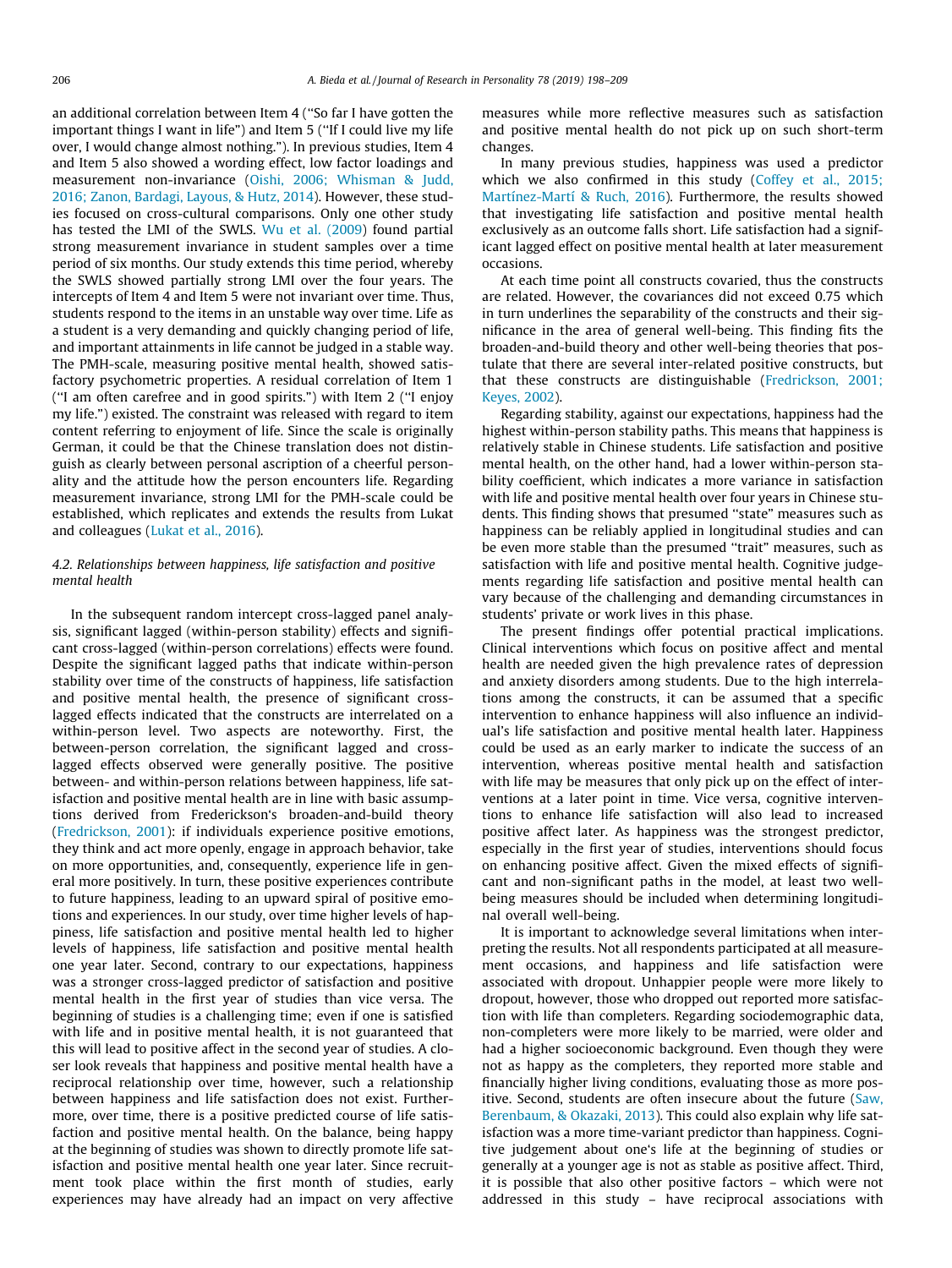<span id="page-9-0"></span>happiness, life satisfaction and positive mental health. Thus the mechanics underlying the effects remain unclear. Other processes between measurement occasions may have influenced the associations between the constructs. Resilience, self-efficacy or optimism could be possible mediators that might have influenced the results and could reduce causal conclusions (Antonakis, Bendahan, Jacquart, & Lalive, 2010; Schönfeld, Brailovskaia, Bieda, Zhang, & Margraf, 2016). Fourth, the results are limited to the specific operationalizations of happiness, life satisfaction and positive mental health within this study. Fifth, China has an educational system with very high academic pressure. Even if one fifth of the world's student population is studying in China, the results should be replicated in a cross-cultural framework ([Chu, Khan, Jahn, & Kraemer,](#page-10-0) [2015\)](#page-10-0). Last but not least, data collection took place in a classroom situation. Due to the self-report nature of the administered measures, their validity might be somewhat compromised, for example, by socially desirable responding.

## 4.3. Conclusion

The study provides first insights into the reciprocal relationships between happiness, life satisfaction and positive mental health over time. We found that these constructs can be measured over time with very efficient unidimensional scales. Furthermore, we confirmed the general idea of an upward spiral between these constructs and showed that happiness compared to life satisfaction and positive mental health may be an early marker for positive change in the critical period in students' lifes. We hope that these findings provide useful evidence for developing and evaluating interventions that aim at increasing and promoting well-being and mental health.

## Author contributions

Conceived and designed the experiments: AB JM. Performed the experiments: AB GH JM. Analyzed the data: AB GH. Wrote the paper: AB GH PS JB ML JM.

## Acknowledgements

We want to thank Helen Vollrath and Holger Schillack who helped in proof reading and revising the article.

## Funding

This study was supported by Alexander von Humboldt Professorship awarded to JM by the Alexander von Humboldt-Foundation. The funders had no role in study design, data collection and analysis, decision to publish, or preparation of the manuscript.

## Appendix A

Standardized factor loadings from single-group CFAs over four measurement occasions for the SHS.

| 0.75                                                                | 0.78 | 0.83                                                |
|---------------------------------------------------------------------|------|-----------------------------------------------------|
| 0.77                                                                | 0.76 | 0.83                                                |
| 0.68                                                                | 0.85 | 0.9                                                 |
| 0.51                                                                | 0.33 | 0.4                                                 |
| Item $1\,0.69$<br>Item $2\,0.7$<br>Item $3\,0.56$<br>Item $4\,0.51$ |      | Time point 1 Time point 2 Time point 3 Time point 4 |

Standardized factor loadings from single-group CFAs over four measurement occasions for the SWLS

|                | Time point 1 Time point 2 Time point 3 Time point 4 |      |      |
|----------------|-----------------------------------------------------|------|------|
| Item $1\,0.74$ | 0.81                                                | 0.85 | 0.87 |
| Item 2 0.91    | 0.92                                                | 0.93 | 0.93 |
| Item 3 0.88    | 0.87                                                | 0.92 | 0.91 |
| Item $4\,0.7$  | 0. Z                                                | 0.74 | 0.77 |
| Item $5\,0.5$  | 0.63                                                | 0.62 | በ 67 |

Standardized factor loadings from single-group CFAs over four measurement occasions for the PMH

|                | Time point 1 Time point 2 Time point 3 Time point 4 |      |      |
|----------------|-----------------------------------------------------|------|------|
| Item 1 0.63    | 0.69                                                | 0.84 | 0.77 |
| Item 2 0.71    | 0.78                                                | 0.88 | 0.82 |
| Item 3 0.78    | 0.8                                                 | 0.85 | 0.79 |
| Item $4\,0.74$ | 0.77                                                | 0.87 | 0.78 |
| Item $5\,0.73$ | 0.8                                                 | 0.89 | 0.82 |
| Item $6.08$    | 0.78                                                | 0.89 | 0.81 |
| Item 7 0.76    | 0.78                                                | 0.89 | 0.8  |
| Item $8$ 0.74  | 0.77                                                | 0.89 | 0.79 |
| Item $9\,0.51$ | 0.59                                                | 0.77 | 0.65 |

#### Appendix B. Supplementary data

Supplementary data to this article can be found online at [https://doi.org/10.1016/j.jrp.2018.11.012.](https://doi.org/10.1016/j.jrp.2018.11.012)

## References

- [Aldinger, M., Stopsack, M., Ulrich, I., Appel, K., Reinelt, E., Wolff, S., ... Barnow, S.](http://refhub.elsevier.com/S0092-6566(18)30371-4/h0005) [\(2014\). Neuroticism developmental courses-implications for depression,](http://refhub.elsevier.com/S0092-6566(18)30371-4/h0005) [anxiety and everyday emotional experience; a prospective study from](http://refhub.elsevier.com/S0092-6566(18)30371-4/h0005) [adolescence to young adulthood.](http://refhub.elsevier.com/S0092-6566(18)30371-4/h0005) BMC Psychiatry, 14(1), 210.
- Alonso, J., Angermeyer, M. C., Bernert, S., Bruffaerts, R., Brugha, T. S., Bryson, H., EsemeD/Mhedea Investigators, E. S. o. t. E. o. M. D. P. (2004). Prevalence of mental disorders in Europe: results from the European Study of the Epidemiology of Mental Disorders (ESEMeD) project. Acta Psychiatrica Scandinavica Supplementum (420), 21–27. doi: 10.1111/j.1600-0047.2004.00327.x.
- Antonakis, J., Bendahan, S., Jacquart, P., & Lalive, R. (2010). On making causal claims: A review and recommendations. The Leadership Quarterly, 21(6), 1086–1120. <https://doi.org/10.1016/j.leaqua.2010.10.010>.
- Anusic, I., & Schimmack, U. (2016). Stability and change of personality traits, selfesteem, and well-being: Introducing the meta-analytic stability and change model of retest correlations. Journal of Personality and Social Psychology, 110(5), 766–781. <https://doi.org/10.1037/pspp0000066>.
- Argyle, M., Martin, M., & Crossland, J. (1989). Happiness as a function of personality and social encounters. In J. P. Forgas & M. Innes (Eds.), Recent advances in social psychology: an international perspective. North Holland.
- Azizli, N., Atkinson, B. E., Baughman, H. M., & Giammarco, E. A. (2015). Relationships between general self-efficacy, planning for the future, and life satisfaction. Personality and Individual Differences, 82, 58–60. [https://doi.org/10.1016/](https://doi.org/10.1016/j.paid.2015.03.006) [j.paid.2015.03.006.](https://doi.org/10.1016/j.paid.2015.03.006)
- Bai, X. W., Wu, C. H., Zheng, R., & Ren, X. P. (2011). The psychometric evaluation of the satisfaction with life scale using a nationally representative sample of China. Journal of Happiness Studies, 12(2), 183–197. [https://doi.org/10.1007/](https://doi.org/10.1007/s10902-010-9186-x) [s10902-010-9186-x.](https://doi.org/10.1007/s10902-010-9186-x)
- [Bentler, P. M. \(1990\). Comparative fit indexes in structural models.](http://refhub.elsevier.com/S0092-6566(18)30371-4/h0040) Psychological Bulletin, 107[\(2\), 238–246](http://refhub.elsevier.com/S0092-6566(18)30371-4/h0040).
- Beutel, M. E., Junger, C., Klein, E. M., Wild, P., Lackner, K. J., Blettner, M., ... Brahler, E. (2016). Depression, anxiety and suicidal ideation among 1(st) and 2(nd) generation migrants – Results from the Gutenberg health study. BMC Psychiatry, 16(1), 288. [https://doi.org/10.1186/s12888-016-0995-2.](https://doi.org/10.1186/s12888-016-0995-2)
- Bieda, A., Hirschfeld, G., Schonfeld, P., Brailovskaia, J., Zhang, X. C., & Margraf, J. (2017). Universal happiness? Cross-cultural measurement invariance of scales assessing positive mental health. Psychological Assessment, 29(4), 408–421. [https://doi.org/10.1037/pas0000353.](https://doi.org/10.1037/pas0000353)
- Blanco, C., Okuda, M., Wright, C., Hasin, D. S., Grant, B. F., Liu, S. M., & Olfson, M. (2008). Mental health of college students and their non-college-attending peers: Results from the National Epidemiologic Study on Alcohol and Related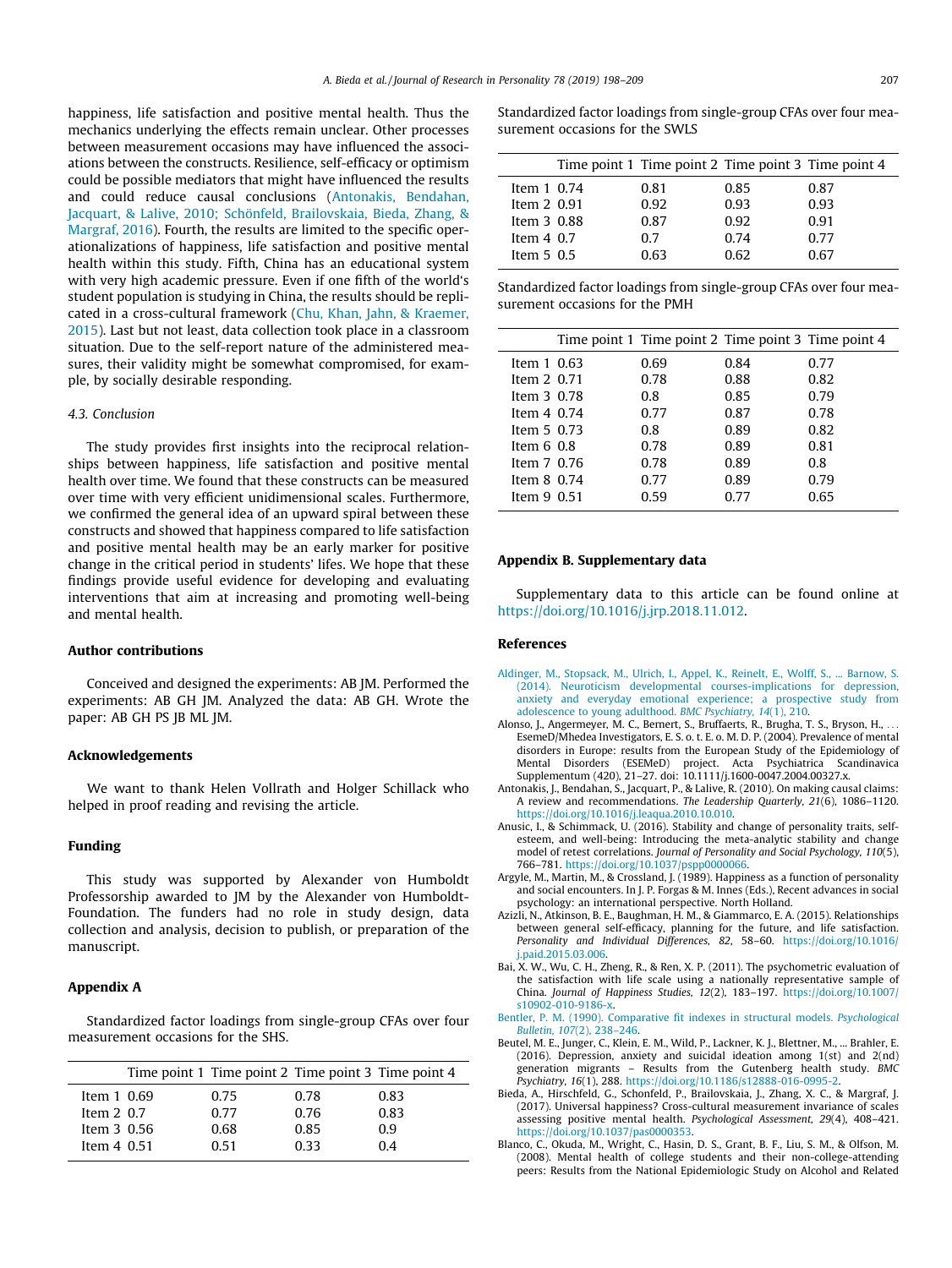<span id="page-10-0"></span>Conditions. Archives of General Psychiatry, 65(12), 1429–1437. [https://doi.org/](https://doi.org/10.1001/archpsyc.65.12.1429) [10.1001/archpsyc.65.12.1429](https://doi.org/10.1001/archpsyc.65.12.1429).

Bradburn, N. M. (1969). [The structure of psychological well-being](http://refhub.elsevier.com/S0092-6566(18)30371-4/h0065). Oxford, England: [Aldine](http://refhub.elsevier.com/S0092-6566(18)30371-4/h0065).

- Brislin, R. W. (1970). Back-translation for cross-cultural research. Journal of Cross-<br>Cultural Psychology, 1(3), 185-216. https://doi.org/10.1177/ [https://doi.org/10.1177/](https://doi.org/10.1177/135910457000100301) [135910457000100301.](https://doi.org/10.1177/135910457000100301)
- Brown, J., Bowling, A., & Flynn, T. (2004). Models of Quality of Life: A Taxonomy, Overview and Systematic Review of the Literature. In C. Department of Primary & U. C. L. R. F. C. R. H. S. L. N. W. P. F. Population Sciences (Eds.), (pp. 102). London: European Forum on Population Ageing Research/European Group on Quality of Life Extending quality of life in old age (EQUAL) (Walker 2002).
- [Byrne, R. M. \(1989\). Suppressing valid inferences with conditionals.](http://refhub.elsevier.com/S0092-6566(18)30371-4/h0080) Cognition, 31(1), [61–83.](http://refhub.elsevier.com/S0092-6566(18)30371-4/h0080)
- Chen, F. F. (2007). Sensitivity of goodness of fit indexes to lack of measurement invariance. Structural Equation Modeling, 14(3), 464–504. [https://doi.org/](https://doi.org/10.1080/10705510701301834) [10.1080/10705510701301834.](https://doi.org/10.1080/10705510701301834)
- Cheung, G. W., & Rensvold, R. B. (2002). Evaluating goodness-of-fit indexes for testing measurement invariance. Structural Equation Modeling, 9(2), 233–255. [https://doi.org/10.1207/S15328007sem0902\\_5.](https://doi.org/10.1207/S15328007sem0902_5)
- Chou, K. L., & Chi, I. (1999). Determinants of life satisfaction in Hong Kong Chinese elderly: A longitudinal study. Aging & Mental Health, 3(4), 328-335. [https://doi.](https://doi.org/10.1080/13607869956109) [org/10.1080/13607869956109.](https://doi.org/10.1080/13607869956109)
- Chu, J. J., Khan, M. H., Jahn, H. J., & Kraemer, A. (2015). Only-child status in relation to perceived stress and studying-related life satisfaction among university students in China: A comparison with international students. PLoS One, 10(12), e0144947. <https://doi.org/10.1371/journal.pone.0144947>.
- Chui, W. H., & Wong, M. Y. H. (2016). Gender differences in happiness and life satisfaction among adolescents in Hong Kong: relationships and self-concept. Social Indicators Research, 125(3), 1035–1051. [https://doi.org/10.1007/s11205-](https://doi.org/10.1007/s11205-015-0867-z) [015-0867-z.](https://doi.org/10.1007/s11205-015-0867-z)
- Clench-Aas, J., Nes, R. B., Dalgard, O. S., & Aaro, L. E. (2011). Dimensionality and measurement invariance in the Satisfaction with Life Scale in Norway. Quality of Life Research, 20(8), 1307–1317. <https://doi.org/10.1007/s11136-011-9859-x>.
- [Coffey, J. K., Warren, M. T., & Gottfried, A. W. \(2015\). Does infant happiness forecast](http://refhub.elsevier.com/S0092-6566(18)30371-4/h0115) [adult life satisfaction? Examining subjective well-being in the first quarter](http://refhub.elsevier.com/S0092-6566(18)30371-4/h0115) century of life. [Journal of Happiness Studies, 16](http://refhub.elsevier.com/S0092-6566(18)30371-4/h0115)(6), 1401–1421.
- [de Rivera, J., Possell, L., Verette, J. A., & Weiner, B. \(1989\). Distinguishing elation,](http://refhub.elsevier.com/S0092-6566(18)30371-4/h0120) gladness, and joy. [Journal of Personal and Social Psychology, 57](http://refhub.elsevier.com/S0092-6566(18)30371-4/h0120)(6), 1015–1023.
- Datu, J. A. D., & King, R. B. (2016). Prioritizing positivity optimizes positive emotions and life satisfaction: A three-wave longitudinal study. Personality and Individual Differences, 96, 111–114. <https://doi.org/10.1016/j.paid.2016.02.069>.
- Diener, E., Emmons, R. A., Larsen, R. J., & Griffin, S. (1985). The satisfaction with life scale. Journal of Personality Assessment, 49(1), 71–75. [https://doi.org/10.1207/](https://doi.org/10.1207/s15327752jpa4901_13) [s15327752jpa4901\\_13](https://doi.org/10.1207/s15327752jpa4901_13).
- Eid, M., & Diener, E. (2004). Global judgments of subjective well-being: Situational variability and long-term stability. Social Indicators Research, 65(3), 245–277. <https://doi.org/10.1023/B:SOCI.0000003801.89195.bc>.
- Eldeleklioglu, J. (2015). Predictive effects of subjective happiness, forgiveness, and rumination on life satisfaction. Social Behavior and Personality, 43(9), 1563–1574. <https://doi.org/10.2224/sbp.2015.43.9.1563>.
- Extremera, N., & Berrocal, P. (2013). Fernández-Inteligencia emocional en adolescentes [Emotional intelligence in adolescents]. Padres y Maestros. 352 SRC – GoogleScholar, 34–39.
- Ford, J. K., Maccallum, R. C., & Tait, M. (1986). The application of exploratory factoranalysis in applied-psychology – A critical-review and analysis. *Personnel*<br>Psychology, 39(2), 291–314. [https://doi.org/10.1111/j.1744-6570.1986.](https://doi.org/10.1111/j.1744-6570.1986.tb00583.x) [tb00583.x](https://doi.org/10.1111/j.1744-6570.1986.tb00583.x).
- [Fredrickson, B. L. \(2001\). The role of positive emotions in positive psychology. The](http://refhub.elsevier.com/S0092-6566(18)30371-4/h0155) [broaden-and-build theory of positive emotions.](http://refhub.elsevier.com/S0092-6566(18)30371-4/h0155) American Psychologist, 56(3), [218–226](http://refhub.elsevier.com/S0092-6566(18)30371-4/h0155).
- Fydrich, T., Geyer, M., Hessel, A., Sommer, G., & Brähler, E. (1999). Fragebogen zur Sozialen Unterstützung (F-SozU): Normierung an einer repräsentativen Stichprobe. Diagnostica, 45(4), 212–216. [https://doi.org/10.1026//0012-](https://doi.org/10.1026//0012-1924.45.4.212) [1924.45.4.212.](https://doi.org/10.1026//0012-1924.45.4.212)
- [Glaesmer, H., Grande, G., Braehler, E., & Roth, M. \(2011\). The German version of the](http://refhub.elsevier.com/S0092-6566(18)30371-4/h0165) [Satisfaction with Life Scale \(SWLS\): Psychometric properties, validity, and](http://refhub.elsevier.com/S0092-6566(18)30371-4/h0165) population-based norms. [European Journal of Psychological Assessment, 27](http://refhub.elsevier.com/S0092-6566(18)30371-4/h0165)(2 SRC [– GoogleScholar\), 127–132](http://refhub.elsevier.com/S0092-6566(18)30371-4/h0165).
- Hamaker, E. L., Kuiper, R. M., & Grasman, R. P. (2015). A critique of the cross-lagged panel model. Psychological Methods, 20(1), 102–116. [https://doi.org/10.1037/](https://doi.org/10.1037/a0038889) [a0038889.](https://doi.org/10.1037/a0038889)
- Hengartner, M. P., Ajdacic-Gross, V., Wyss, C., Angst, J., & Rössler, W. (2016). Relationship between personality and psychopathology in a longitudinal community study: A test of the predisposition model. Psychological Medicine, 46(8), 1693–1705. [https://doi.org/10.1017/S0033291716000210.](https://doi.org/10.1017/S0033291716000210)
- [Hirschfeld, G., & von Brachel, R. \(2014\). Multiple-Group confirmatory factor analysis](http://refhub.elsevier.com/S0092-6566(18)30371-4/h0185) [in R-A tutorial in measurement invariance with continuous and ordinal](http://refhub.elsevier.com/S0092-6566(18)30371-4/h0185) indicators. [Practical Assessment, Research and Evaluation, 19](http://refhub.elsevier.com/S0092-6566(18)30371-4/h0185)(7), 2.
- Hu, L. T., & Bentler, P. M. (1999). Cutoff criteria for fit indexes in covariance structure analysis: Conventional criteria versus new alternatives. Structural Equation Modeling, 6(1), 1–55. <https://doi.org/10.1080/10705519909540118>.
- Iani, C., Rubichi, S., Ferraro, L., Nicoletti, R., & Gallese, V. (2013). Observational learning without a model is influenced by the observer's possibility to act: Evidence from the Simon task. Cognition, 128(1), 26–34. [https://doi.org/](https://doi.org/10.1016/j.cognition.2013.03.004) [10.1016/j.cognition.2013.03.004](https://doi.org/10.1016/j.cognition.2013.03.004).
- Iani, L., Lauriola, M., Layous, K., & Sirigatti, S. (2014). Happiness in Italy: translation, factorial structure and norming of the subjective happiness scale in a large community sample. Social Indicators Research, 118(3), 953–967. [https://doi.org/](https://doi.org/10.1007/s11205-013-0468-7) [10.1007/s11205-013-0468-7.](https://doi.org/10.1007/s11205-013-0468-7)
- Jovanovic, V., & Zuljevic, D. (2013). Psychometric evaluation of the serbian version of the multidimensional Students' Life Satisfaction Scale. Social Indicators Research, 110(1), 55–69. [https://doi.org/10.1007/s11205-011-9916-4.](https://doi.org/10.1007/s11205-011-9916-4)
- Kaczmarek, L. D., Bujacz, A., & Eid, M. (2015). Comparative latent state-trait analysis of satisfaction with life measures: The Steen Happiness index and the Satisfaction with Life Scale. Journal of Happiness Studies, 16(2), 443–453. [https://doi.org/10.1007/s10902-014-9517-4.](https://doi.org/10.1007/s10902-014-9517-4)
- [Keyes, C. L. \(2002\). The mental health continuum: From languishing to flourishing](http://refhub.elsevier.com/S0092-6566(18)30371-4/h0215) in life. [Journal of Health and Social Behavior, 43](http://refhub.elsevier.com/S0092-6566(18)30371-4/h0215)(2), 207–222.
- Keyes, C. L. (2007). Promoting and protecting mental health as flourishing: A complementary strategy for improving national mental health. American Psychologist, 62(2), 95–108. <https://doi.org/10.1037/0003-066X.62.2.95>.
- Kjell, O. N. E., Daukantaite, D., Hefferon, K., & Sikstrom, S. (2016). The harmony in life scale complements the satisfaction with life scale: Expanding the conceptualization of the cognitive component of subjective well-being. Social Indicators Research, 126(2), 893–919. [https://doi.org/10.1007/s11205-015-](https://doi.org/10.1007/s11205-015-0903-z) [0903-z.](https://doi.org/10.1007/s11205-015-0903-z)
- Kline, R. B. (2011). [Principles and Practice of Structural Equation](http://refhub.elsevier.com/S0092-6566(18)30371-4/h0230). Modeling: Guilford [Press](http://refhub.elsevier.com/S0092-6566(18)30371-4/h0230).
- Kokko, K., Korkalainen, A., Lyyra, A. L., & Feldt, T. (2013). Structure and continuity of well-being in mid-adulthood: A longitudinal study. Journal of Happiness Studies, 14(1), 99–114. <https://doi.org/10.1007/s10902-011-9318-y>.
- Kong, F., Ding, K., & Zhao, J. J. (2015). The relationships among gratitude, selfesteem, social support and life satisfaction among undergraduate students. Journal of Happiness Studies, 16(2), 477–489. [https://doi.org/10.1007/s10902-](https://doi.org/10.1007/s10902-014-9519-2) [014-9519-2](https://doi.org/10.1007/s10902-014-9519-2).
- Lambert D'raven, L. T., Moliver, N., & Thompson, D. (2015). Happiness intervention decreases pain and depression, boosts happiness among primary care patients. Primary Health Care Research and Development, 16(2), 114-126. [https://doi.org/](https://doi.org/10.1017/S146342361300056X) [10.1017/S146342361300056X](https://doi.org/10.1017/S146342361300056X).
- Lamers, S. M., Westerhof, G. J., Bohlmeijer, E. T., ten Klooster, P. M., & Keyes, C. L. (2011). Evaluating the psychometric properties of the Mental Health Continuum-Short Form (MHC-SF). Journal of Clinical Psychology, 67(1), 99–110. [https://doi.org/10.1002/jclp.20741.](https://doi.org/10.1002/jclp.20741)
- [Lazarus, R. S. \(1991\). Cognition and motivation in emotion.](http://refhub.elsevier.com/S0092-6566(18)30371-4/h0260) American Psychologist, 46 [\(4\), 352–367.](http://refhub.elsevier.com/S0092-6566(18)30371-4/h0260)
- Lin, J. D., Lin, P. Y., & Wu, C. L. (2010). Wellbeing perception of institutional caregivers working for people with disabilities: Use of subjective happiness scale and satisfaction with life scale analyses. Research in Developmental Disabilities, 31(5), 1083–1090. <https://doi.org/10.1016/j.ridd.2010.03.009>.
- [Lovibond, P. F., & Lovibond, S. H. \(1995\). The structure of negative emotional states:](http://refhub.elsevier.com/S0092-6566(18)30371-4/h0270) [Comparison of the Depression Anxiety Stress Scales \(DASS\) with the Beck](http://refhub.elsevier.com/S0092-6566(18)30371-4/h0270) [Depression and Anxiety Inventories.](http://refhub.elsevier.com/S0092-6566(18)30371-4/h0270) Behavioral Research and Therapy, 33(3), [335–343](http://refhub.elsevier.com/S0092-6566(18)30371-4/h0270).
- Lü, W., Wang, Z., Liu, Y., & Zhang, H. (2014). Resilience as a mediator between extraversion, neuroticism and happiness, PA and NA. Personality and Individual Differences, 63, 128–133. <https://doi.org/10.1016/j.paid.2014.01.015>.
- Lucas, R. E., & Donnellan, M. B. (2007). How stable is happiness? Using the STARTS model to estimate the stability of life satisfaction. Journal of Research in Personality, 41(5), 1091–1098. <https://doi.org/10.1016/j.jrp.2006.11.005>.
- Lucas, R. E., & Donnellan, M. B. (2012). Estimating the reliability of single-item life satisfaction measures: Results from four national panel studies. Social Indicators Research, 105(3), 323–331. [https://doi.org/10.1007/s11205-011-9783-z.](https://doi.org/10.1007/s11205-011-9783-z)
- Luhmann, M., Hofmann, W., Eid, M., & Lucas, R. E. (2012). Subjective well-being and adaptation to life events: A meta-analysis. Journal of Personal and Social Psychology, 102(3), 592–615. <https://doi.org/10.1037/a0025948>.
- Lukat, J., Becker, E. S., Lavallee, K. L., van der Veld, W. M., & Margraf, J. (2017). Predictors of incidence, remission and relapse of axis I mental disorders in young women: A transdiagnostic approach. Clinical Psychology and Psychotherapy, 24(2), 322–331. <https://doi.org/10.1002/cpp.2026>.
- Lukat, J., Margraf, J., Lutz, R., van der Veld, W. M., & Becker, E. S. (2016). Psychometric properties of the positive mental health scale (PMH-scale). BMC Psychology, 4, 8. [https://doi.org/10.1186/s40359-016-0111-x.](https://doi.org/10.1186/s40359-016-0111-x)
- [Lyubomirsky, S., King, L., & Diener, E. \(2005\). The benefits of frequent positive affect:](http://refhub.elsevier.com/S0092-6566(18)30371-4/h0300) [Does happiness lead to success?](http://refhub.elsevier.com/S0092-6566(18)30371-4/h0300) Psychological Bulletin, 131(6), 803–855.
- Lyubomirsky, S., & Lepper, H. S. (1999). A measure of subjective happiness: Preliminary reliability and construct validation. Social Indicators Research, 46(2), 137–155. [https://doi.org/10.1023/A:1006824100041.](https://doi.org/10.1023/A:1006824100041)
- MacCallum, R. C., Browne, M. W., & Sugawara, H. M. (1996). Power analysis and determination of sample size for covariance structure modeling (Vol. 1 SRC – GoogleScholar).
- [Martínez-Martí, M. L., & Ruch, W. \(2016\). Character strengths predict resilience over](http://refhub.elsevier.com/S0092-6566(18)30371-4/h0315) [and above positive affect, self-efficacy, optimism, social support, self-esteem,](http://refhub.elsevier.com/S0092-6566(18)30371-4/h0315) and life satisfaction. [The Journal of Positive Psychology](http://refhub.elsevier.com/S0092-6566(18)30371-4/h0315), 1–10.
- [Marum, G., Clench-Aas, J., Nes, R. B., & Raanaas, R. K. \(2014\). The relationship](http://refhub.elsevier.com/S0092-6566(18)30371-4/h0320) [between negative life events, psychological distress and life satisfaction: A](http://refhub.elsevier.com/S0092-6566(18)30371-4/h0320) population-based study. [Quality of Life Research, 23](http://refhub.elsevier.com/S0092-6566(18)30371-4/h0320)(2), 601–611.
- McNally, R. J. (2002). Anxiety sensitivity and panic disorder. Biological Psychiatry, 52 (10), 938–946. [https://doi.org/10.1016/S0006-3223\(02\)01475-0.](https://doi.org/10.1016/S0006-3223(02)01475-0)
- Meredith, W. (1993). Measurement invariance, factor-analysis and factorial invariance. Psychometrika, 58(4), 525–543. [https://doi.org/10.1007/](https://doi.org/10.1007/Bf02294825) [Bf02294825](https://doi.org/10.1007/Bf02294825).